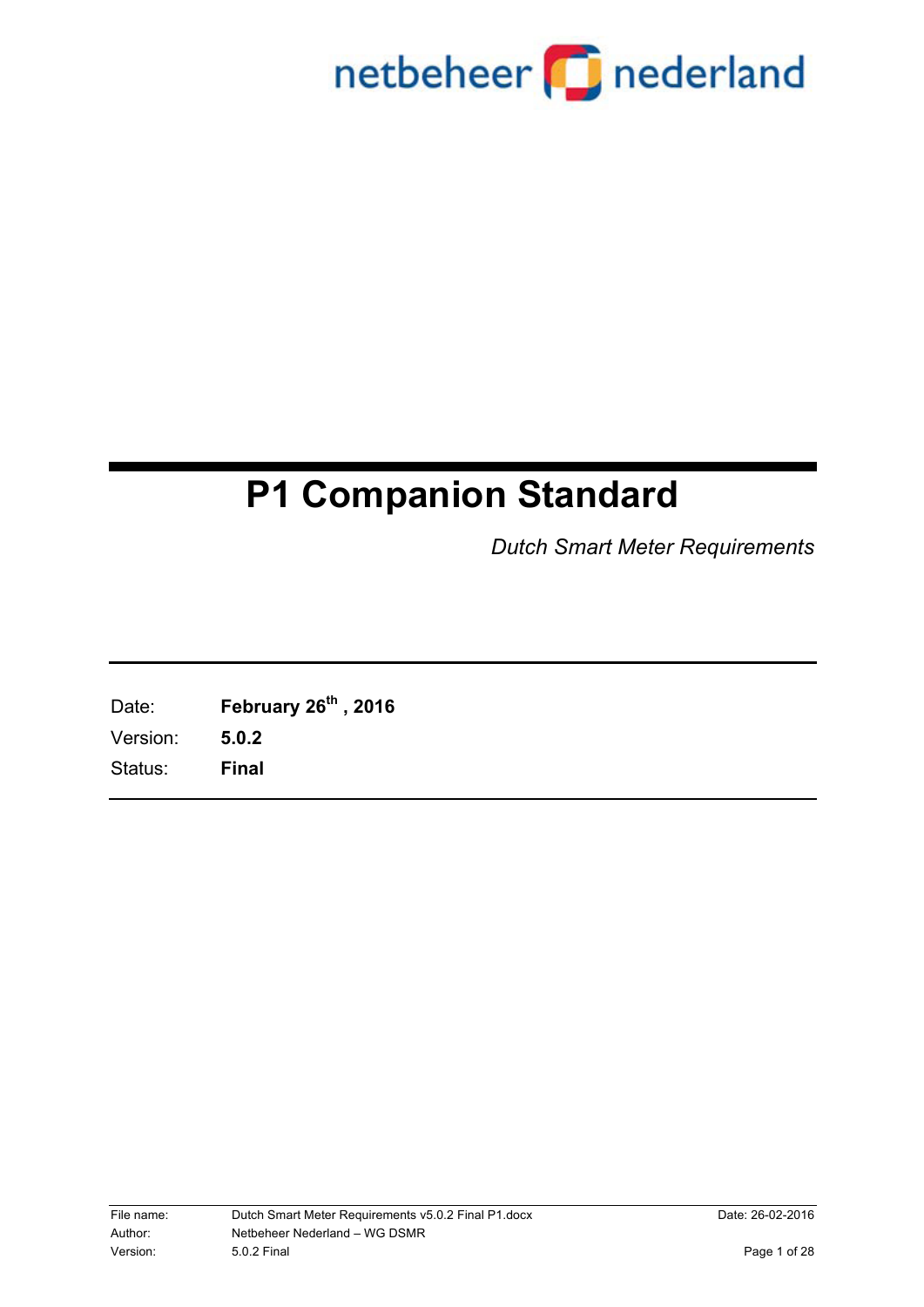### **CONTENTS**

| $\mathbf{1}$<br>1.1 |                                                                 |  |
|---------------------|-----------------------------------------------------------------|--|
| 2                   |                                                                 |  |
| 3                   |                                                                 |  |
| 4                   |                                                                 |  |
| 5                   |                                                                 |  |
| 5.1                 |                                                                 |  |
| 5.2                 |                                                                 |  |
| 5.2.1               |                                                                 |  |
| 5.2.2               |                                                                 |  |
| 5.3                 |                                                                 |  |
| 5.3.1               |                                                                 |  |
| 5.3.2               |                                                                 |  |
| 5.4                 |                                                                 |  |
| 5.5                 |                                                                 |  |
| 5.5.1               | Avoidance of influencing the Metering System through P1 port 11 |  |
| 5.5.2               |                                                                 |  |
| 5.5.3               |                                                                 |  |
| 5.5.4               |                                                                 |  |
| 5.6                 |                                                                 |  |
| 5.7                 |                                                                 |  |
| 5.7.1               |                                                                 |  |
| 5.7.2               |                                                                 |  |
| 5.7.3               |                                                                 |  |
| 5.8                 |                                                                 |  |
| 6 <sup>1</sup>      |                                                                 |  |
| 6.1                 |                                                                 |  |
| 6.2                 |                                                                 |  |
| 6.3                 |                                                                 |  |
| 6.4                 |                                                                 |  |
| 6.5                 |                                                                 |  |
| 6.6                 |                                                                 |  |
| 6.7                 |                                                                 |  |
| 6.8                 |                                                                 |  |
| 6.9                 |                                                                 |  |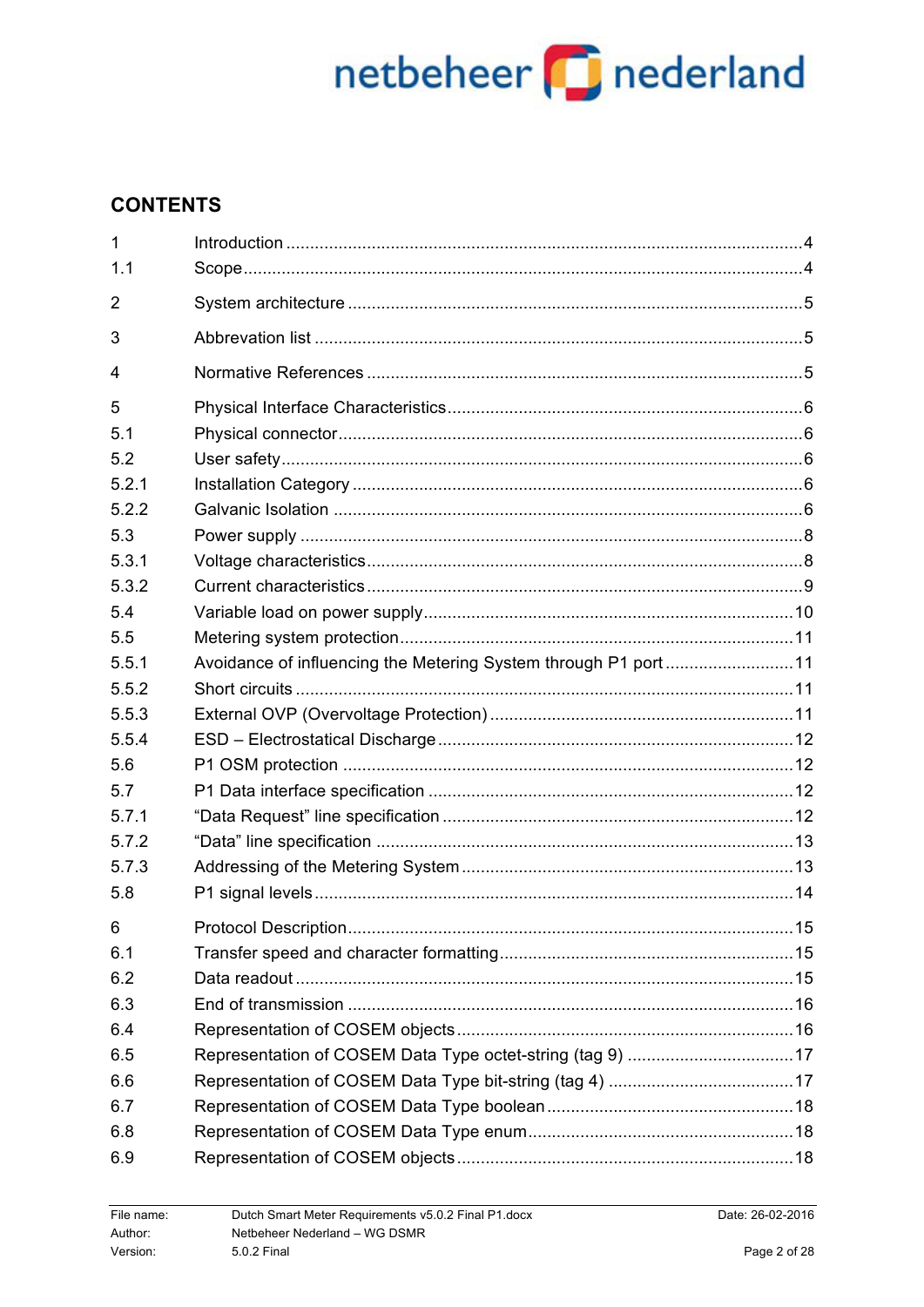| 6.10           |                                                                             |  |
|----------------|-----------------------------------------------------------------------------|--|
| 6.11           |                                                                             |  |
| 6.12           |                                                                             |  |
| 6.13           |                                                                             |  |
| $\overline{7}$ |                                                                             |  |
| 7.1            |                                                                             |  |
| 7.2            |                                                                             |  |
| 7.3            |                                                                             |  |
| 7.4            |                                                                             |  |
| 7.5            |                                                                             |  |
| 7.6            | M-Bus Data of a fourth M-Bus device (for example a slave E-meter to measure |  |
|                |                                                                             |  |
| 7.7            |                                                                             |  |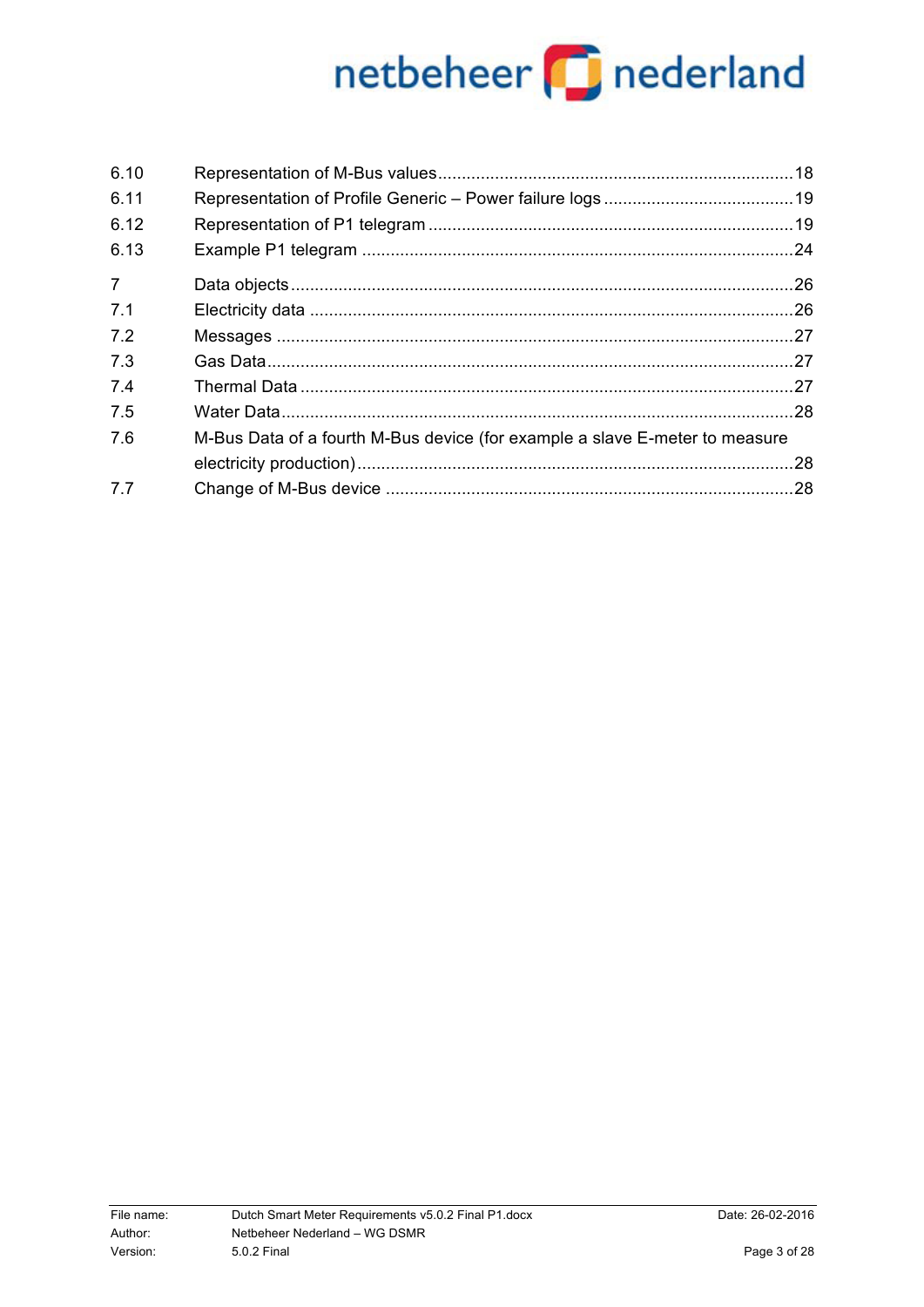### 1 **INTRODUCTION**

### 1.1 **Scope**

This document provides a companion standard for an Automatic Meter Reading (AMR) system for electricity, thermal (heat & cold), gas, water and hot water meters. The scope of this standard is the end-consumer (P1) interface for:

- Residential electricity meters
- Residential thermal (heat & cold) meters
- Residential gas meters
- Residential water meters

This companion standard focuses on the P1 interface for gas, thermal (heat / cold), and water meters. There is no separate interface for electricity meters since these meters are technically part of the metering system.



*Figure 1-1: Meter interfaces overview.*

The goal of this companion standard is to reach an open, standardized protocol implementation and functional hardware requirements related to the communication between several types of Service Modules and a Metering System. Any specification in this standard is intended to encourage suppliers to develop their hardware and software in a common direction. Standardised protocols and hardware specifications are referred to as much as possible.

This companion standard is the result of a combined effort of the major Dutch grid operators.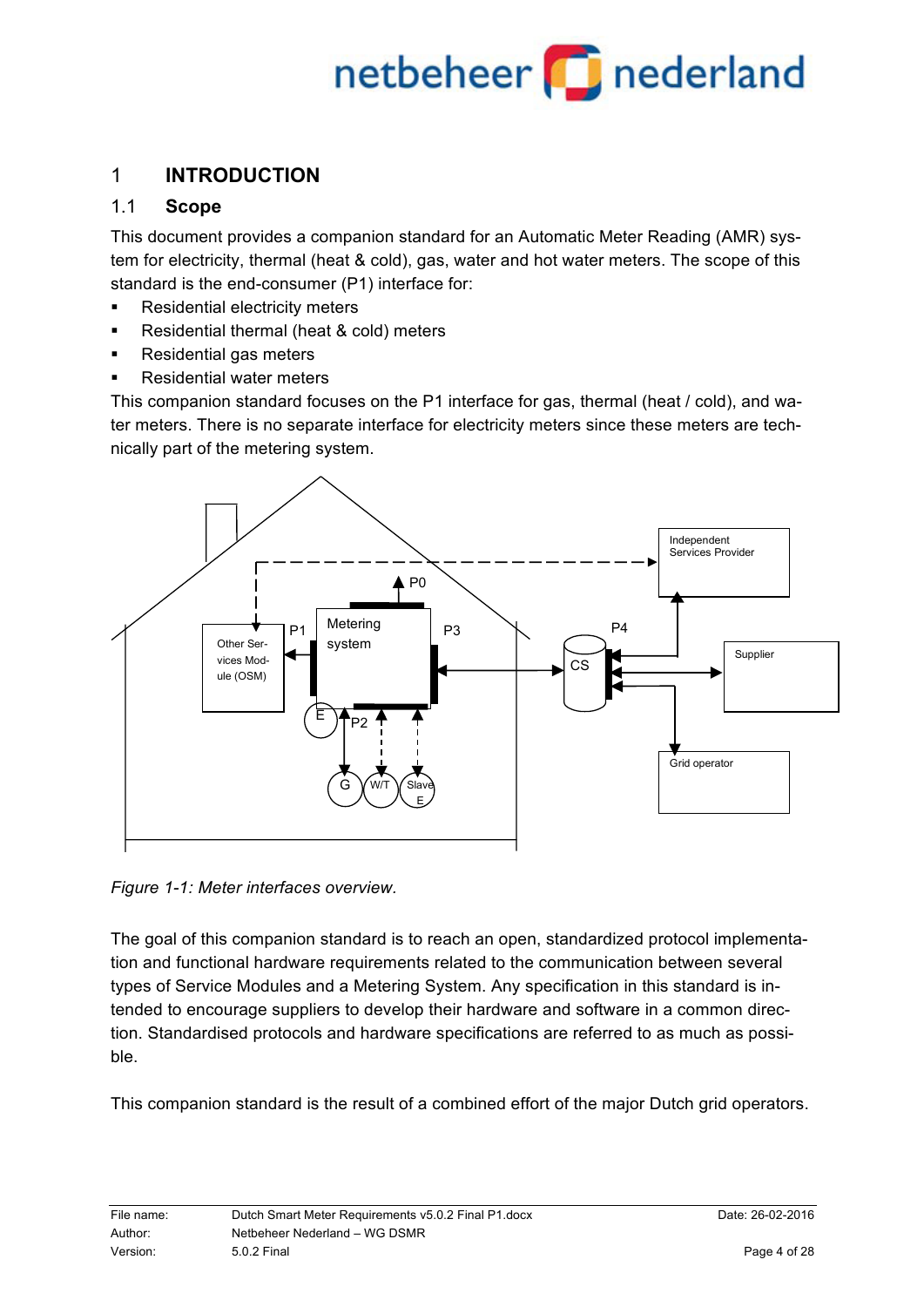## netbeheer **part of a set of the set of the set of the set of the set of the set of the set of the set of the s**

### 2 **SYSTEM ARCHITECTURE**

The interface is based on the following:

- **•** Simple installation by customer;
- Simple and clearly defined interface;
- **■** Low cost for the installation itself;
- Low cost for the customer installing, operating and maintaining the interface;
- Safe for the customer;
- **The metering system or the data in it cannot be compromised.**

The interface is based on NEN-EN-IEC 62056-21 (Electrical metering-Data exchange for meter reading, tariff and load control – Part 21: direct local data exchange, 2002-05).

This companion standard holds physical characteristics and protocol definitions for the interface.

### 3 **ABBREVATION LIST**

- ESD ElectroStatic Discharge
- IEC International Electrotechnical Commission
- **GND** Ground
- OSM Other Service Module
- OVP Over Voltage Protection

### 4 **NORMATIVE REFERENCES**

The following standards are referred to in this company standard. For undated references the latest edition applies.

| Ref.No. | <b>Document</b>  | <b>Description</b>                                                 |
|---------|------------------|--------------------------------------------------------------------|
| 1.      | IEC 62056-21     | Electricity metering - Data exchange for meter reading, tariff and |
|         |                  | load control - Part 21: Direct local data exchange                 |
| 2.      | IEC 62056-61     | Electricity metering - Data exchange for meter reading, tariff and |
|         |                  | load control - Part 61: OBIS Object Identification System          |
| 3.      | IEC 60747-5-5    | <b>Electrical Safety Standard</b>                                  |
| 4.      | IEC 61000-4-2    | Electromagnetic compatibility (EMC) Part 4-2: Testing and meas-    |
|         |                  | urement techniques—Electrostatic discharge                         |
| 5.      | <b>IEC 61010</b> | Safety Requirements for Electrical Equipment for Measurement,      |
|         |                  | Control, and Laboratory Use                                        |
|         | AmvB             | Algemene maatregel van Bestuur "Besluit op afstand uitleesbare     |
|         |                  | meet- inrichtingen"                                                |

**Table 4-1: Normative References**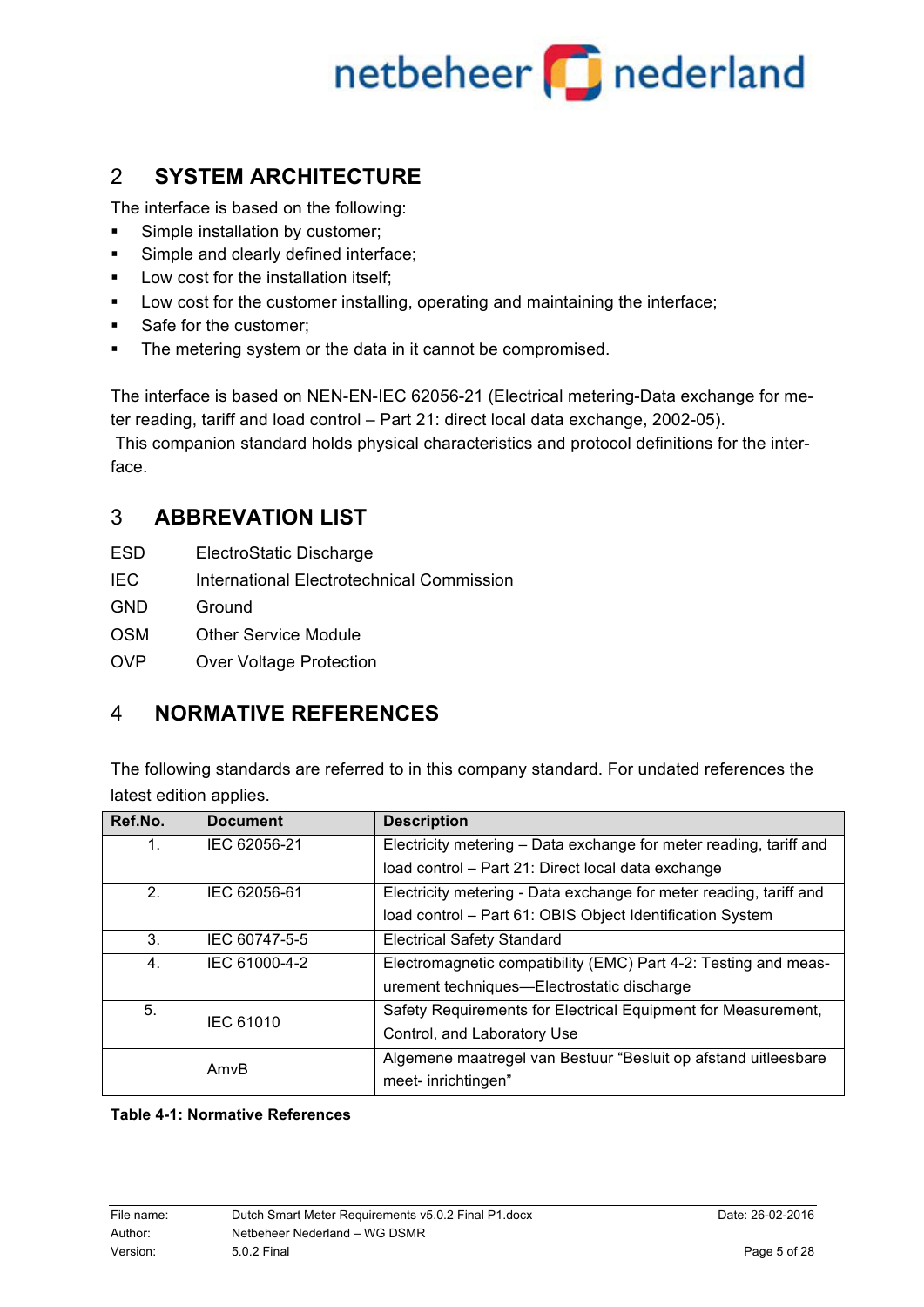### 5 **PHYSICAL INTERFACE CHARACTERISTICS**

This specification is based on the use of one OSM-device. It is however possible to use more devices by using an active or passive hub or repeater (not in scope of this document).

### 5.1 **Physical connector**

The P1 port connector type is RJ12. The Metering System holds a female connector; the OSM (Other Service Module) connects via standard RJ12 male plug.



**Figure 5-1: Physical connectors.**

| Pin# | <b>Signal name</b> | <b>Description</b> | <b>Remark</b>          |
|------|--------------------|--------------------|------------------------|
|      | $+5V$              | +5V power supply   | Power supply line      |
| 2    | Data Request       | Data Request       | Input                  |
| 3    | Data GND           | Data ground        |                        |
| 4    | n.c.               | Not connected      |                        |
| 5    | Data               | Data line          | Output. Open collector |
| 6    | Power GND          | Power ground       | Power supply line      |

The P1 connector in the Metering System must be accessible at all times and should not be sealed or protected by a sealed cover. The P1 pin assignment is detailed in the table below:

**Table 5-1: Physical connector pin assignment**

### 5.2 **User safety**

### 5.2.1 **Installation Category**

The P1 interface (being integral part of the entire Metering System) has to fulfil the requirements for Installation Category IV, meaning impulse withstand voltages = 6000 V. See IEC standard - Ref [5].

### 5.2.2 **Galvanic Isolation**

The P1 port lines must be galvanically isolated from the mains, Including +5V power supply line.

| File name: | Dutch Smart Meter Requirements v5.0.2 Final P1.docx | Date: 26-02-2016 |
|------------|-----------------------------------------------------|------------------|
| Author:    | Netbeheer Nederland - WG DSMR                       |                  |
| Version:   | 5.0.2 Final                                         | Page 6 of 28     |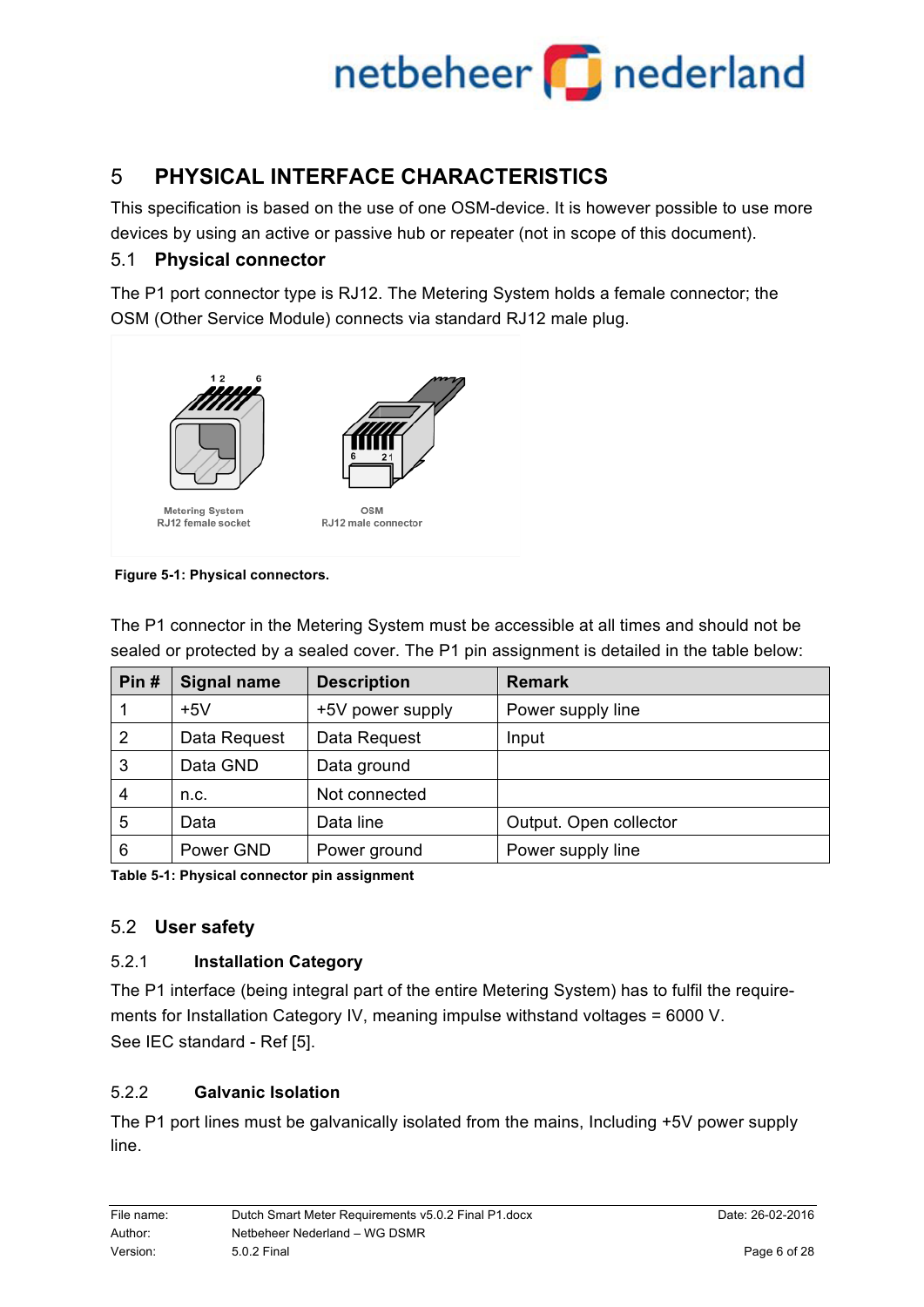To secure a user of P1 port from electric shock, and at the same time to protect the Metering System against any kind of reversed connection, and to avoid the possibility of influencing the Metering System through the P1 port, **all the lines** of P1 port must be galvanically isolated from the mains (Including +5V power supply line).

To achieve galvanic isolation and to lower the possibility of influencing the Metering System through the P1 port, the signal lines (Data and Data Request) must be equipped with optocouplers.





The P1 port design (including optocouplers) must adhere to the relevant IEC standards for measurement equipment.

*Especially:*

IEC 60747-5-5 - Electrical safety standard. Ref [3].

IEC 61010 - Safety Requirements for Electrical Equipment for Measurement, Control, and Laboratory Use. Ref [5].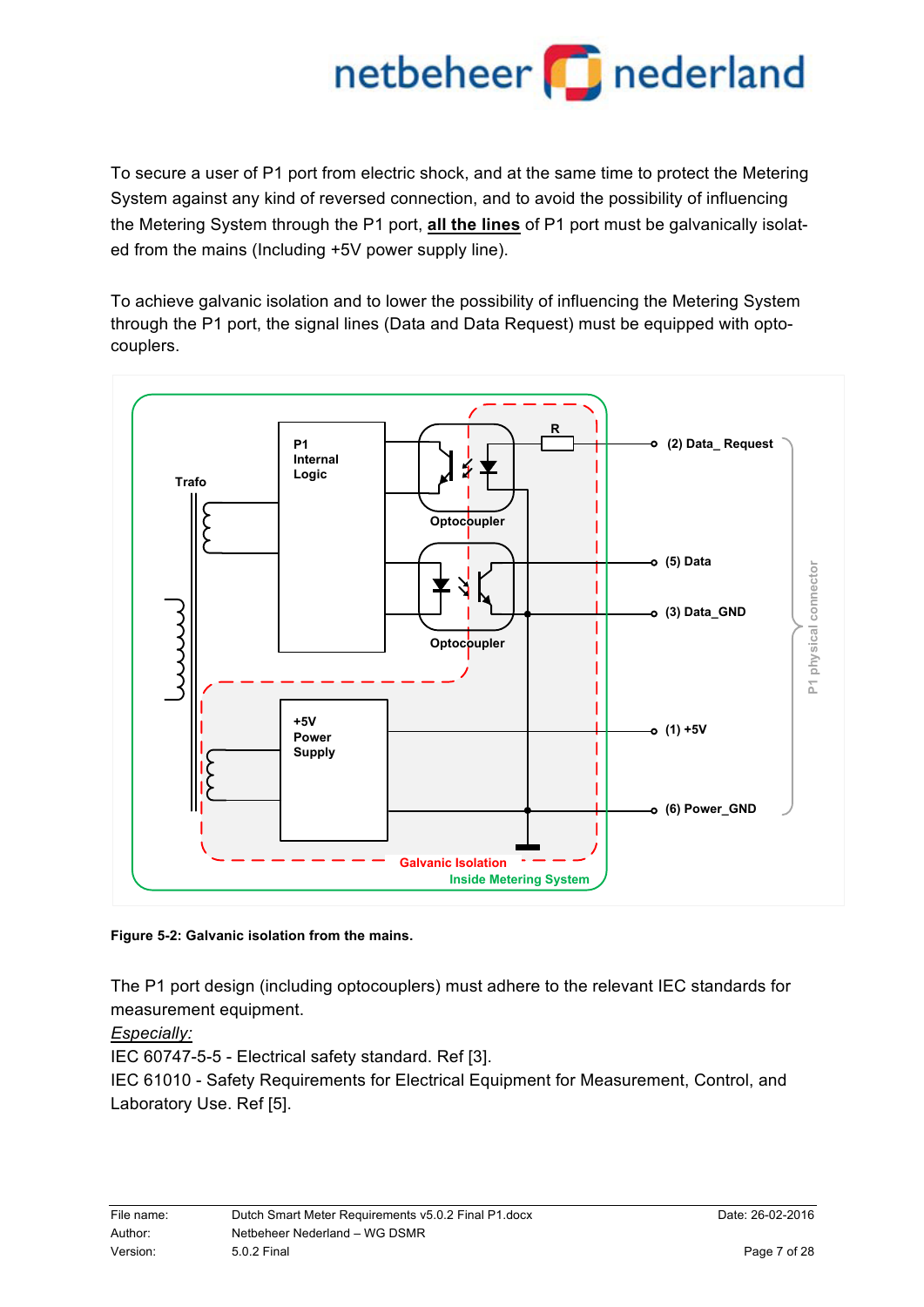### 5.3 **Power supply**

The "+5V" power supply line is meant to provide a power source to OSM devices, to enable their ability to process and transfer received metering data further wired or wireless (i.e. via Bluetooth or Wi-Fi technologies).

The power consumption of the P1 circuitry shall **NOT** be included in the register values of the Electricity meter.

### 5.3.1 **Voltage characteristics**

The P1 interface must provide stable +5V DC power supply via "+5V" (pin 1) and "Power GND" (pin 6) lines.

"+5V" voltage and its tolerances are defined as follows:

- Nominal voltage  $U_L = 5.0 V$
- Maximum voltage allowed  $U_L$ <sub>MAX</sub> <= 5,5 V at  $I_L$  = 0 mA

- Minimum voltage allowed U<sub>L MIN</sub>  $>= 4.9$  V at  $I_L = I_L_{CONT} = 250$  mA

The "Allowed Voltage" window is presented on the picture below:



**Figure 5-3: Allowed voltage window.**

The "Ripple Voltage" U<sub>RIPPLE MAX</sub> at I<sub>L CONT</sub> = 250 mA must not exceed 2% of a nominal voltage ( $U_L$ ). U<sub>RIPPLE MAX</sub> <= 100mV (pp - peak to peak), for frequencies lower or equal to 100 Hz. Defined at pure resistive load.



**Figure 5-4: Ripple voltage window.**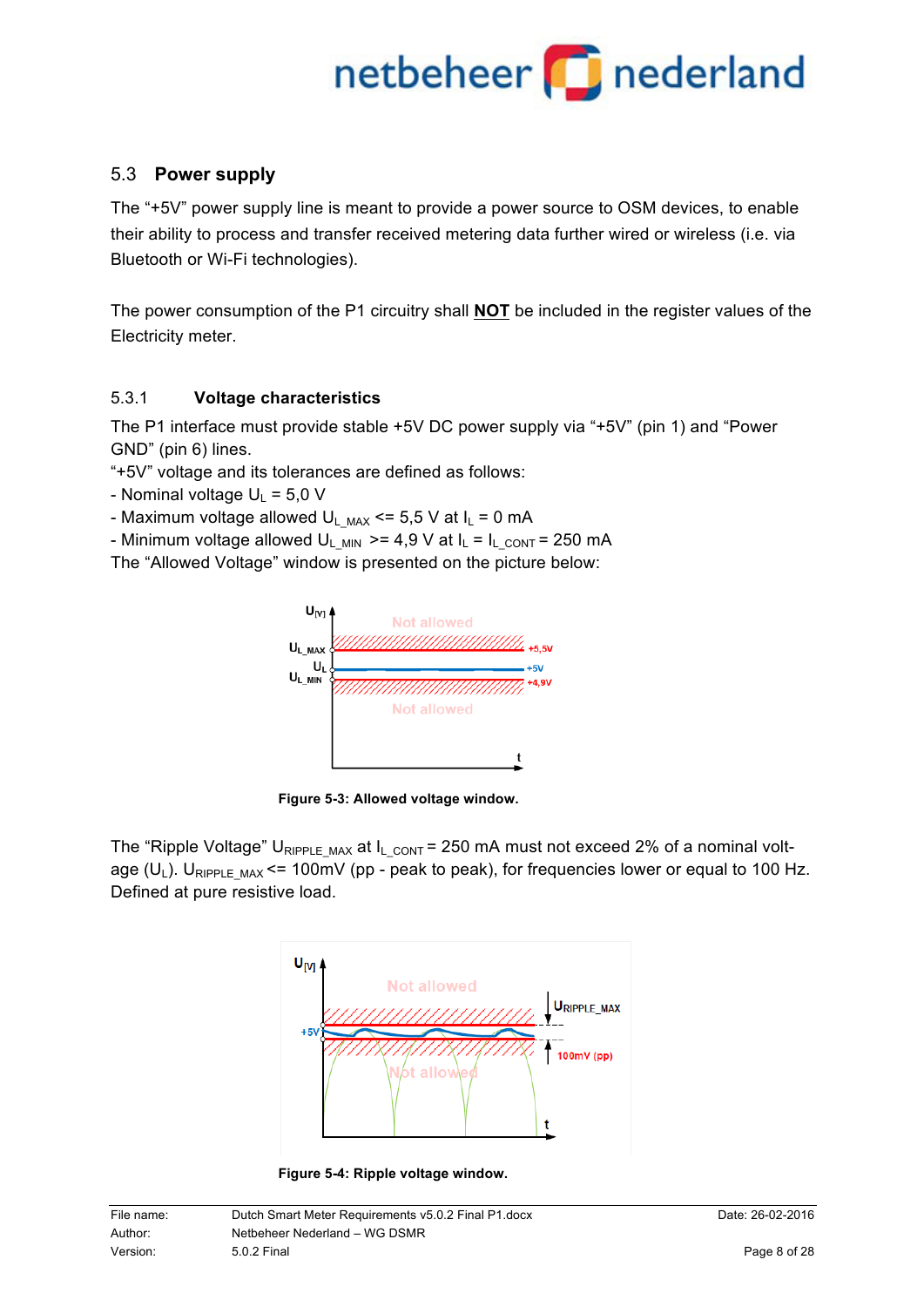The "Noise Level"  $U_{\text{NOISE MAX}}$  must not exceed <= 50mV peak to peak, for frequencies higher than 50 kHz. Defined at pure resistive load.



**Figure 5-5: Noise level window.**

### 5.3.2 **Current characteristics**

The power supply must be able to continuously supply current  $I_L_{CONT} \le 250$  mA.

The power supply line must be equipped with an overload / overcurrent mechanism, protecting P1 interface from excessive current by immediately shutting off the flow of current when it exceeds a level of  $I_L$ <sub>MAX</sub> >= 300 mA.

The tolerance of triggering the overload / overcurrent mechanism should stay between  $I_L_{CONT}$ + 10mA >= 260 mA and  $I_{L,MAX}$  <= 300 mA.

The overload / overcurrent mechanism must be implemented as a "fold back" technology (see section 5.5.2).

### 5.3.2.1 Inrush Current

Once the OSM device is connected to the P1 port (depends on OSM internal design), its power supply unit may require to use an excessive current for a very short period of time (usually for less than 1 ms). Such current is often called: an "Inrush current".

The power supply must be able to cope with an Inrush current, caused by the OSM.

The E-meter must be able to withstand a typical "Inrush curent" from a circuit as presented in the picture below.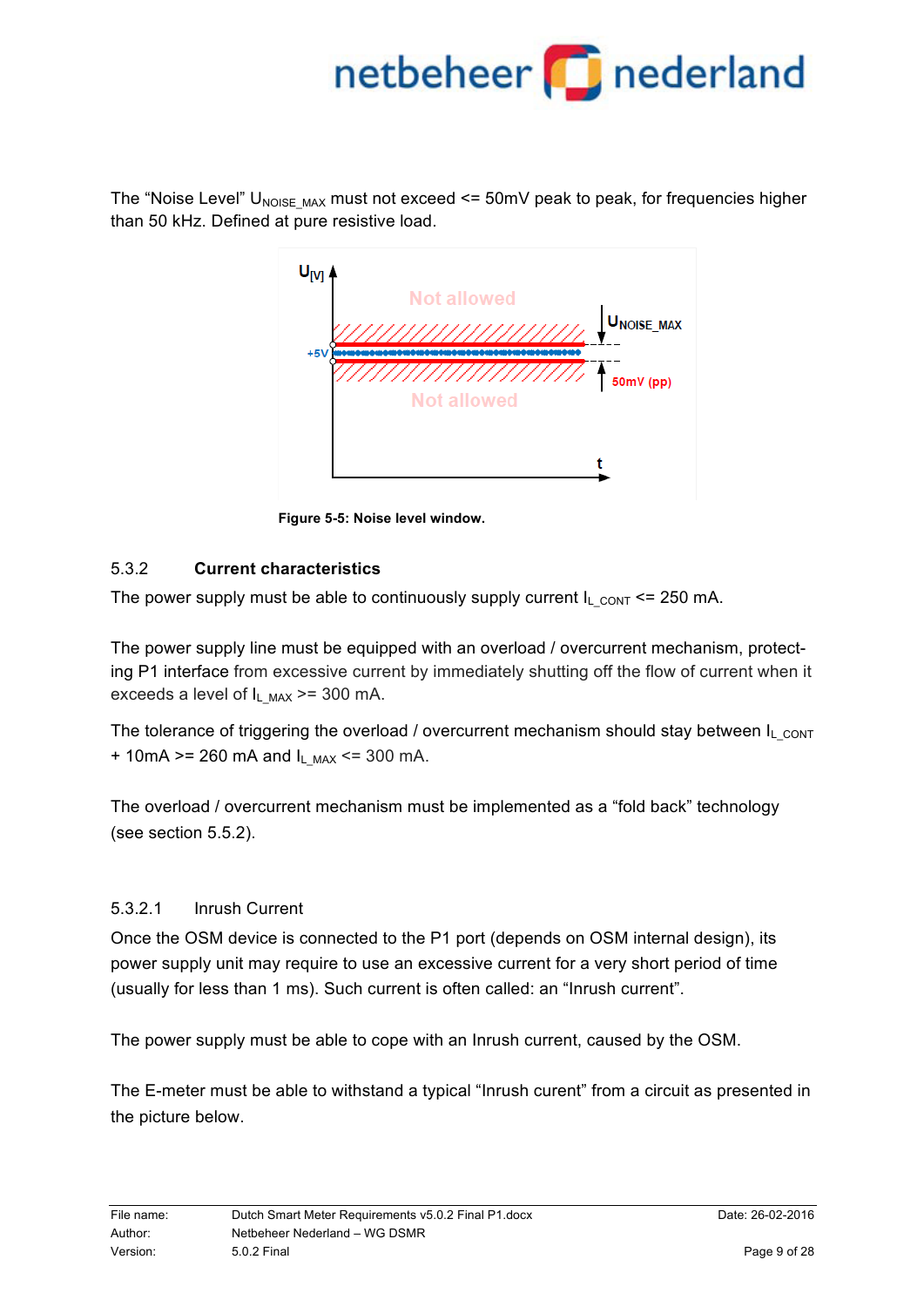

**Figure 5-6: Inrush current circuit example.**

### 5.4 **Variable load on power supply**

The OSM devices may incorporate radio technologies such as Bluetooth and Wi-Fi. Such devices usually have a specific characteristic of power consumption. To ensure the correct operation of these type of devices, the P1 "+5V" power supply must be able to cope with variable load.

If the load at OSM side remains within acceptable range (up to 250 mA), the power supply must provide accurate and continuous voltage regardless of the nature of load changes.

An example of a "Load Test Pattern" is presented on the picture below. The exemplary "load change periods" could be: 2 ms, 20 ms, 200 ms, and 2 s.





| File name: | Dutch Smart Meter Requirements v5.0.2 Final P1.docx | Date: 26-02-2016 |
|------------|-----------------------------------------------------|------------------|
| Author:    | Netbeheer Nederland - WG DSMR                       |                  |
| Version:   | 5.0.2 Final                                         | Page 10 of 28    |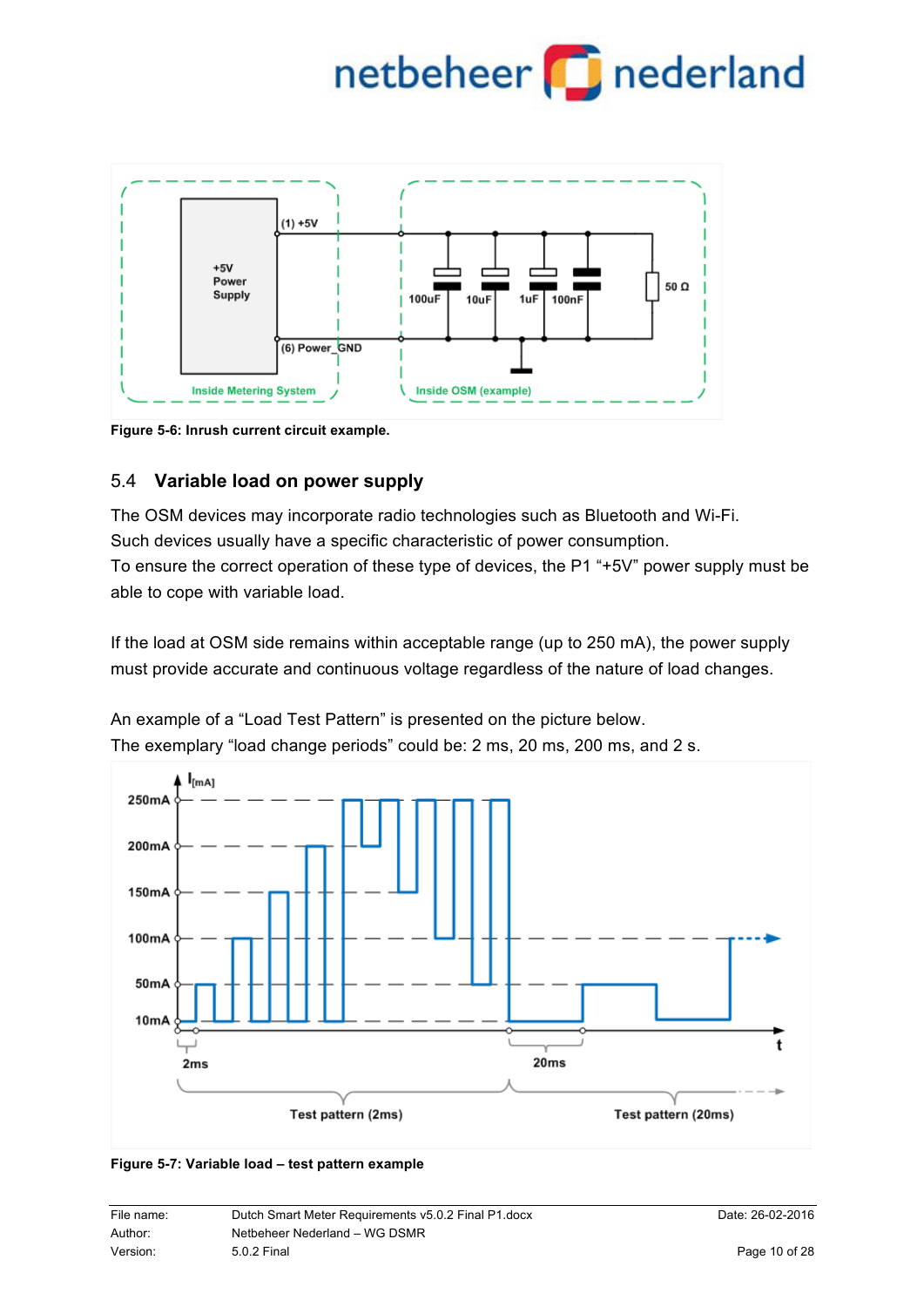### 5.5 **Metering system protection**

This section describes the protection of the metering system seen from the P1 port side.

### 5.5.1 **Avoidance of influencing the Metering System through P1 port**

It must not be possible to influence the Metering system in any way through the P1 port (except from requesting and receiving data, and getting +5V power supply as specified in section 5.3).

Especially it shall not be possible to interrupt or block in any way the other modules/ports/ parts of the Metering System (i.e. by maliciously manipulate the "Data Request" line). See also section 5.2.2 – Galvanic isolation.

### 5.5.2 **Short circuits**

The "+5V" power supply line of the P1 port shall be able to withstand long lasting short circuits.

> $U_{[V]}$ Fold back Triager I<sub>L\_CONT</sub>  $I_{L$ MAX  $\mathsf{I}_{\mathsf{SC}}$

The maximum "short circuit current" has to be limited to 50 mA.  $I_{SC}$  <= 50 mA.

**Figure 5-8: Over current / short circuit graph example.**

Once the short circuit / over current situation does no longer occur, the power supply has to return automatically to normal operation.

### 5.5.3 **External OVP (Overvoltage Protection)**

To protect the "+5V" power line from an external overvoltage, caused by or a failure at OSM side or by an incorrect (i.e. by mistake) connection of a higher voltage source to "+5V" line, an OVP (Overvoltage Protection) mechanism must be implemented.

The OVP mechanism for "+5V" line should be triggered at a level not lower than: 5,9 V ( $\pm$  100 mV). V<sub>OVP</sub> = 5,9 V and will protect the interface against voltages up to 15 V.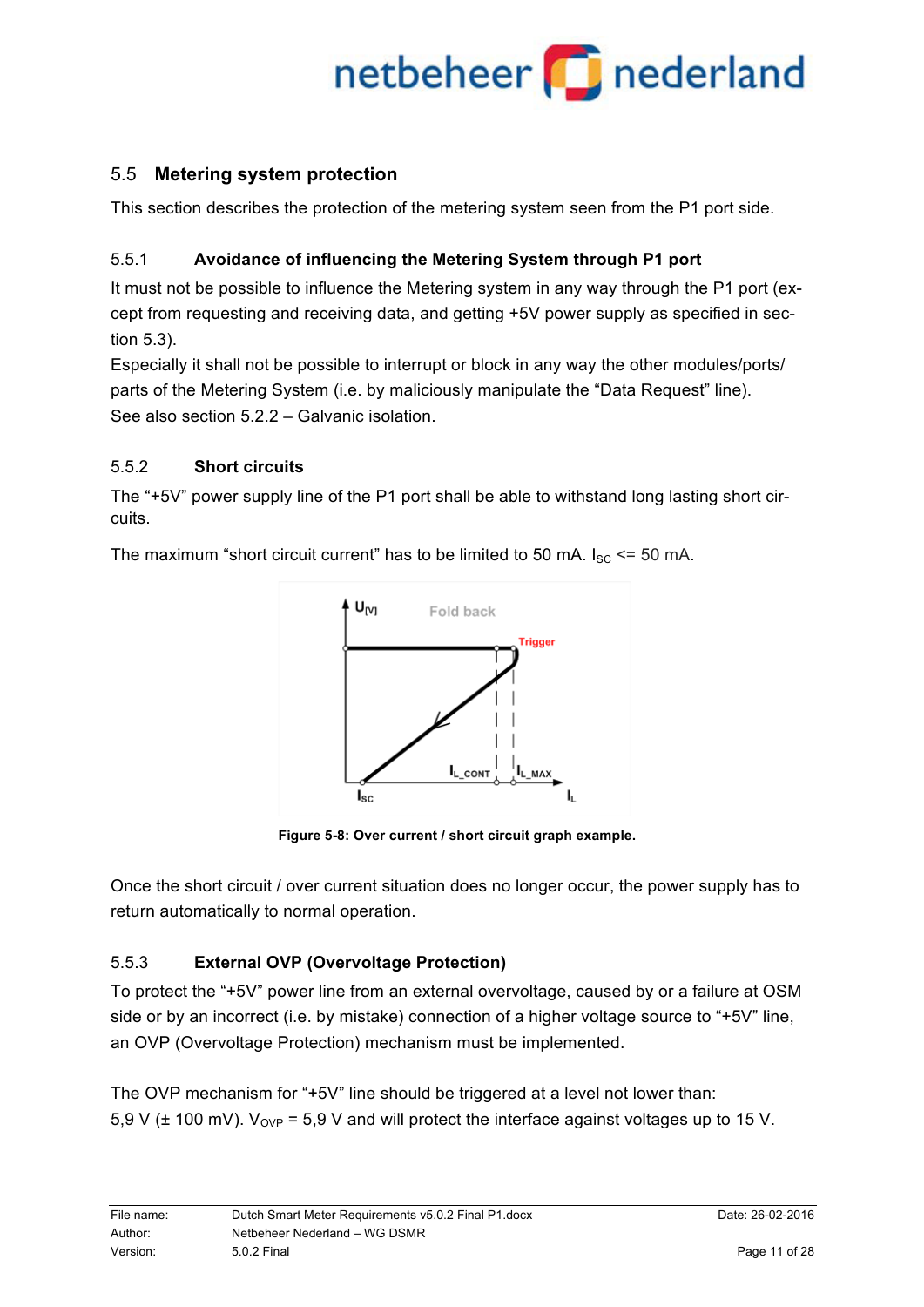### 5.5.4 **ESD – Electrostatical Discharge**

All the lines of the P1 port have to be ESD protected.

ESD protection has to comply with IEC 61000 - Electromagnetic compatibility (EMC) Part 4- 2: Testing and measurement techniques - Electrostatic discharge – Ref [4]. Applicable model - HBM Human Body Model.

### 5.6 **P1 OSM protection**

To protect the OSM device (connected via P1 port) from an overvoltage caused by a failure at Metering System side, an OVP (Overvoltage Protection) mechanism should be implemented, which will limit the voltage to less than 15V.

Note:

The above requirement is only applicable for the "+5V" line, as the other lines (Data Request and Data) cannot be physically influenced by the Metering System due to the use of optocouplers.

### 5.7 **P1 Data interface specification**

To ensure a safe, stable solution the data connection will consist of three lines

- "Data Request" line,
- "Data" line and
- "Data ground" line

Note: the protocol is based on EN-IEC 62056-21 Mode D, exceptions are documented below where applicable. See Ref [1].

### 5.7.1 **"Data Request" line specification**

The P1 port is activated (start sending data) by setting "Data Request" line high (to +5V).

While receiving data, the requesting OSM must keep the "Data Request" line activated (set to  $+5V$ ).

To stop receiving data OSM needs to drop "Data Request" line (set it to "high impedance" mode). Data transfer will stop immediately in such case. For backward compatibility reason, no OSM is allowed to set "Data Request" line low (set it to GND or 0V).

Data Request line HIGH level:

The voltage range for HIGH level for Data Request line must be between 4.0 V. (U<sub>DR 1</sub> MIN  $>=$ 4,0 V) and 5,5 V. (U<sub>DR 1 MAX</sub>  $\le$  5,5 V).

Data Request line current consumption:

Depending on the voltage on the "Data Request" line, power consumption may vary between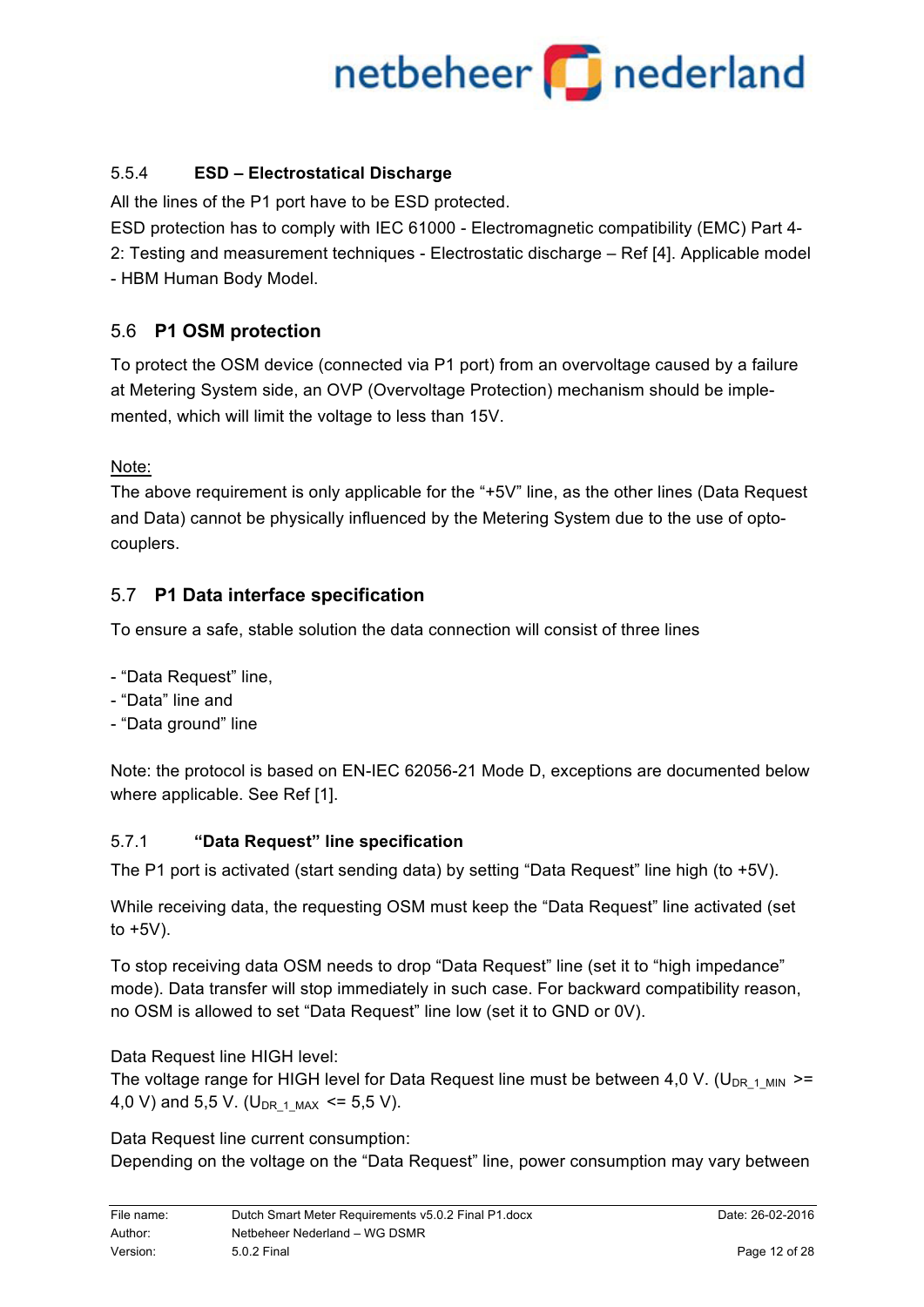4,0 mA ( $I_{DR-1~MIN}$  >= 4,0 mA) and 10 mA ( $I_{DR-1~MAX}$  <= 10 mA).

The Data Request line needs to be OVP protected. This OVP mechanism for Data Request line should be triggered at a level not lower than 5,9 V ( $\pm$  100 mV). U<sub>OVP</sub> = 5,9 V and will protect the interface against voltages up to 15 V.

### 5.7.2 **"Data" line specification**

Due to the use of optocouplers, the "Data" line must be designed as an OC (Open Collector) output, the "Data" line must be logically inverted.

"Data" line LOW level:

The voltage range for LOW level for Data line must be between 0 V ( $U_{D_0 MIN}$  >= 0 V) and 1,0 V ( $U_{\text{D}0\text{ MAX}}$  <= 1,0 V).

"Data" line (while in LOW state) must be able to handle current up to and not exceeding 30 mA. ( $I_{D_0 MAX}$  <= 30 mA ).

From an OSM perspective, the maximum current flowing towards the "Data" line must not exceed 5 mA.

### 5.7.3 **Addressing of the Metering System**

Since a Metering System has only one P1 port, there is no need to address it.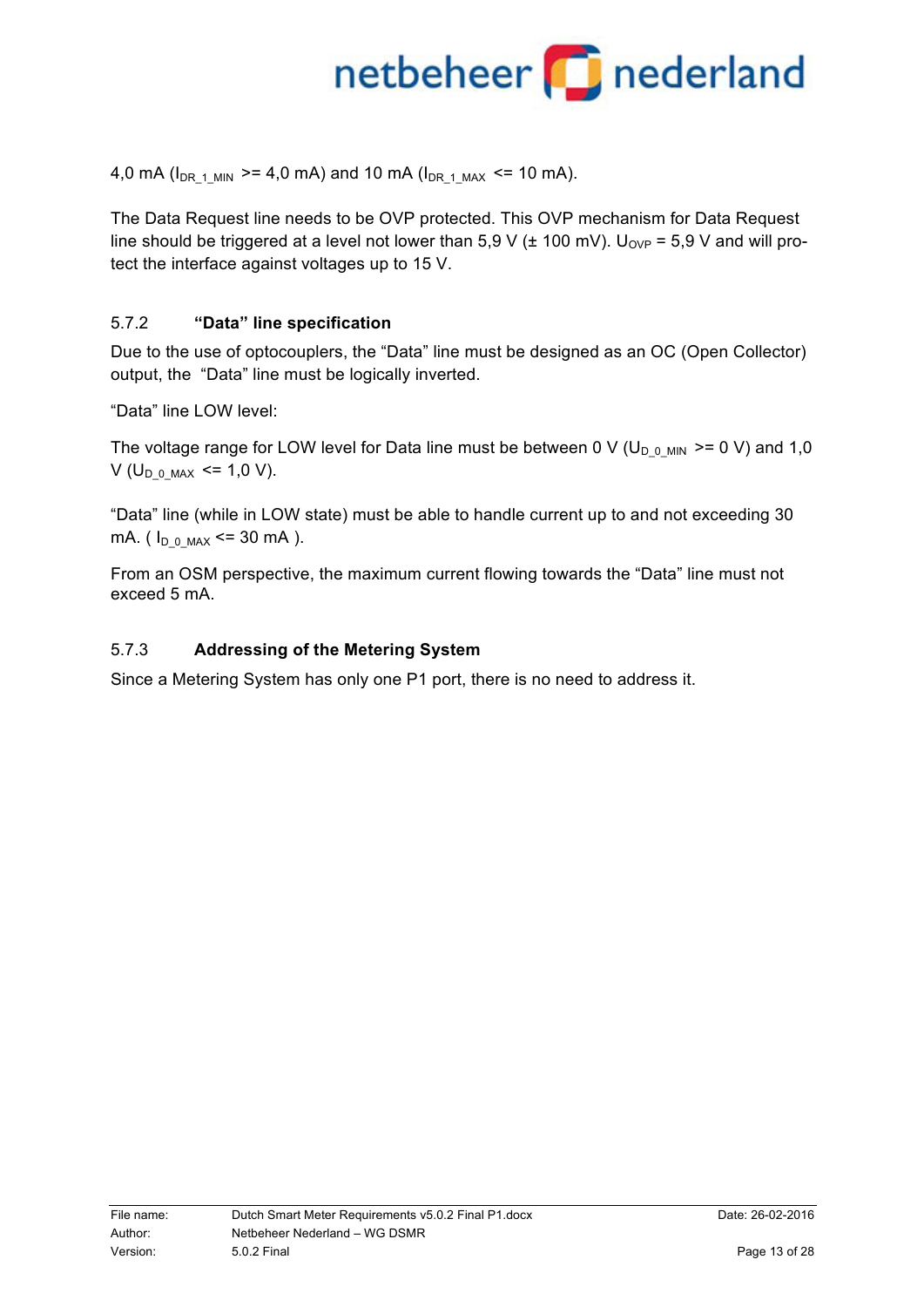### 5.8 **P1 signal levels**

|                         |                                               |            | <b>Requirement for the Meter</b> |            | <b>Requirement for OSM</b> |                |            |              |
|-------------------------|-----------------------------------------------|------------|----------------------------------|------------|----------------------------|----------------|------------|--------------|
| <b>Symbol</b>           | <b>Description</b>                            | <b>Min</b> | <b>Typical</b>                   | <b>Max</b> | <b>Min</b>                 | <b>Typical</b> | <b>Max</b> | <b>Units</b> |
| $U_{DR 1}$              | "Data request" line - HIGH<br>level           |            |                                  | 5,5        | 4,0                        | 5,0            | 5,5        | $\vee$       |
| $I_{DR\_1}$             | "Data request" line current                   |            | 5                                | 10         | 4                          | 5              | 10         | mA           |
| $U_{D_0}$               | "Data" line - LOW level                       | $\Omega$   | 0,2                              | 1          | $\Omega$                   | 0,2            | 1          | $\vee$       |
| $U_D$ <sub>1</sub>      | "Data" line - HIGH level                      |            | 5,0                              |            |                            | 5,0            |            | V            |
| $I_{D_0 \text{MAX}}$    | "Data" line max current                       | ۰          |                                  | 30         |                            |                | 5          | mA           |
| $U_L$                   | "+5V" power supply - voltage                  | 4,9        | 5                                | 5,5        | 4,9                        | 5              | 5,5        | $\vee$       |
| $U_{RIPPLE\_MAX}$       | "+5V" line maximum ripple<br>voltage          |            |                                  | 100        |                            |                | 100        | mV           |
| $U_{\text{NOISE\_MAX}}$ | "+5V" line- maximum noise                     |            |                                  | 50         |                            |                | 100        | mV           |
| V <sub>OVP</sub>        | OVP level ("+5V" and "Data<br>request" lines) | 5,8        | 5,9                              | 15         |                            |                |            | $\vee$       |
| $I_{L_{CONT}}$          | "+5V" maximum continuous<br>current           | 250        |                                  | 260        |                            |                | 250        | mA           |
| $I_{L_MAX}$             | "+5V" line overload protection<br>trigger     | 260        |                                  | 300        |                            |                |            | mA           |
| $I_{SC}$                | "+5V" line Short Circuit cur-<br>rent         |            |                                  | 50         |                            |                |            | mA           |

Logical levels are specified as follows:

SPACE "0" usually > 4V MARK "1" as < 1 V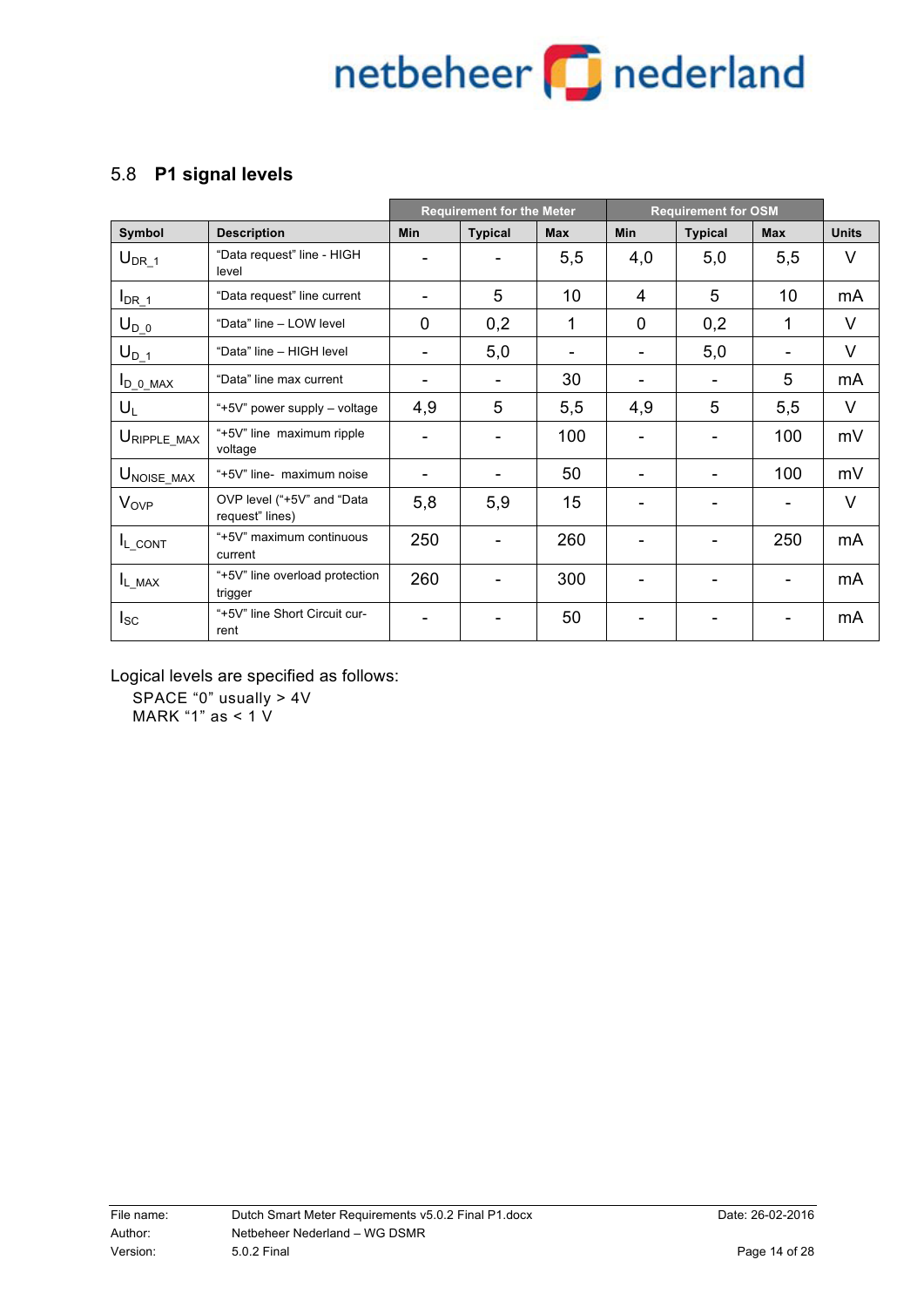### 6 **PROTOCOL DESCRIPTION**

The protocol is based on NEN-EN-IEC 62056-21 Mode D. Data transfer is requested with request line and automatically initiated every second until request line is released. The information in the P1 telegram must be updated every second.



### 6.1 **Transfer speed and character formatting**

The interface must use a fixed transfer speed of 115200 baud.

The Metering System must send its data to the OSM device every single second and the transmission of the entire P1 telegram must be completed within 1s.

The format of transmitted data must be defined as "8N1". Namely:

- 1 start bit,
- 8 data bits,
- no parity bit and
- 1 stop bit.

### **Note:**

This is not conforming to EN-IEC 62056-21 Mode D – Ref [1].

### 6.2 **Data readout**

The Metering System transmits the data message, as described below, immediately following the activation through the Request signal.

| -<br>-<br>.<br>1.4.0.0111.0<br>,,,,<br>----<br>$\sim$<br>-<br>__<br><br>_<br>ັ<br>--<br>_<br>- |  |  |
|------------------------------------------------------------------------------------------------|--|--|
|------------------------------------------------------------------------------------------------|--|--|

One of the COSEM object attribute values in the data blocks could be used for firmware updates or parameter update of a P1 device. Because of this it is not allowed to split the large data block (which can contain up to 1024 characters).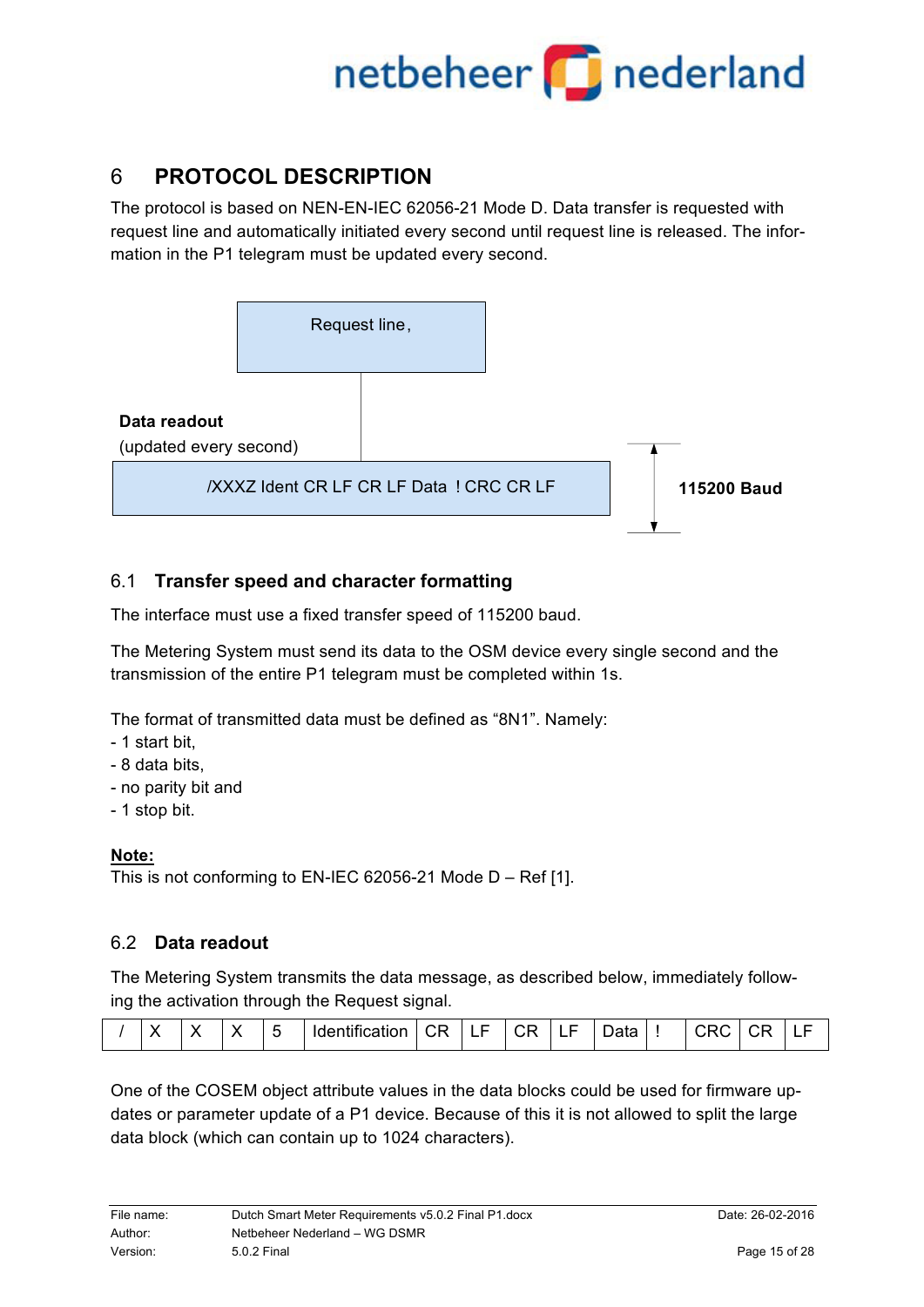### netbeheer **part of a set of the contract of the set of the set of a set of the set of the set of the set of the s**

CRC is a CRC16 value calculated over the preceding characters in the data message (from "/" to "!" using the polynomial:  $x^{16}+x^{15}+x^2+1$ ). CRC16 uses no XOR in, no XOR out and is computed with least significant bit first. The value is represented as 4 hexadecimal characters (MSB first).

### 6.3 **End of transmission**

The data transmission is complete after the data message has been transmitted by the Metering System. An acknowledgement signal is not provided for.

### 6.4 **Representation of COSEM objects**

IEC 62056-61 [2] specifies the logical names of COSEM objects using OBIS, the Object Identification System. Value group F is not used. The following Value Formats are used for P1 Data Readout value representations:

| <b>Value Format</b> | Format/Example          | <b>Meaning</b>                            |
|---------------------|-------------------------|-------------------------------------------|
| Fn(x,y)             | $F7(3,3) - YYYY.YYY$    | Floating decimal number with a fixed num- |
|                     |                         | ber of decimals behind the decimal point  |
|                     |                         | (in this case 3)                          |
| Fn(x,y)             | $F7(0,3) - YYYY.YYY$ or | Floating decimal number with a variable   |
|                     | YYYYY.YY or YYYYYY.Y    | number of decimals behind the decimal     |
|                     | or YYYYYYY              | point (with a maximum of 3)               |
| In.                 | 14 - YYYY               | Integer number                            |
| Sn                  | S6 - CCCCCC             | Alphanumeric string                       |
| <b>TST</b>          | <b>YYMMDDhhmmssX</b>    | ASCII presentation of Time stamp with     |
|                     |                         | Year, Month, Day, Hour, Minute, Second,   |
|                     |                         | and an indication whether DST is active   |
|                     |                         | $(X=S)$ or DST is not active $(X=W)$ .    |

#### **Note: n is the number of characters in the string.**

#### **Table 5-1: Value Formats**

COSEM object attribute values are using the following Value Formats:

| <b>COSEM Data Type</b> | Tag | <b>Value Format</b> |
|------------------------|-----|---------------------|
| null-data              | 0   | Empty               |
| boolean                | 3   | $\mathsf{I}$        |
| bit-string             | 4   | Sn                  |
| double-long            | 5   | Fn(x,y)             |
| double-long-unsigned   | 6   | Fn(x,y)             |
| floating-point         | 7   | Fn(x,y)             |
| octet-string           | 9   | Sn                  |
| visible-string         | 10  | Sn                  |
| bcd                    | 13  | S <sub>2</sub>      |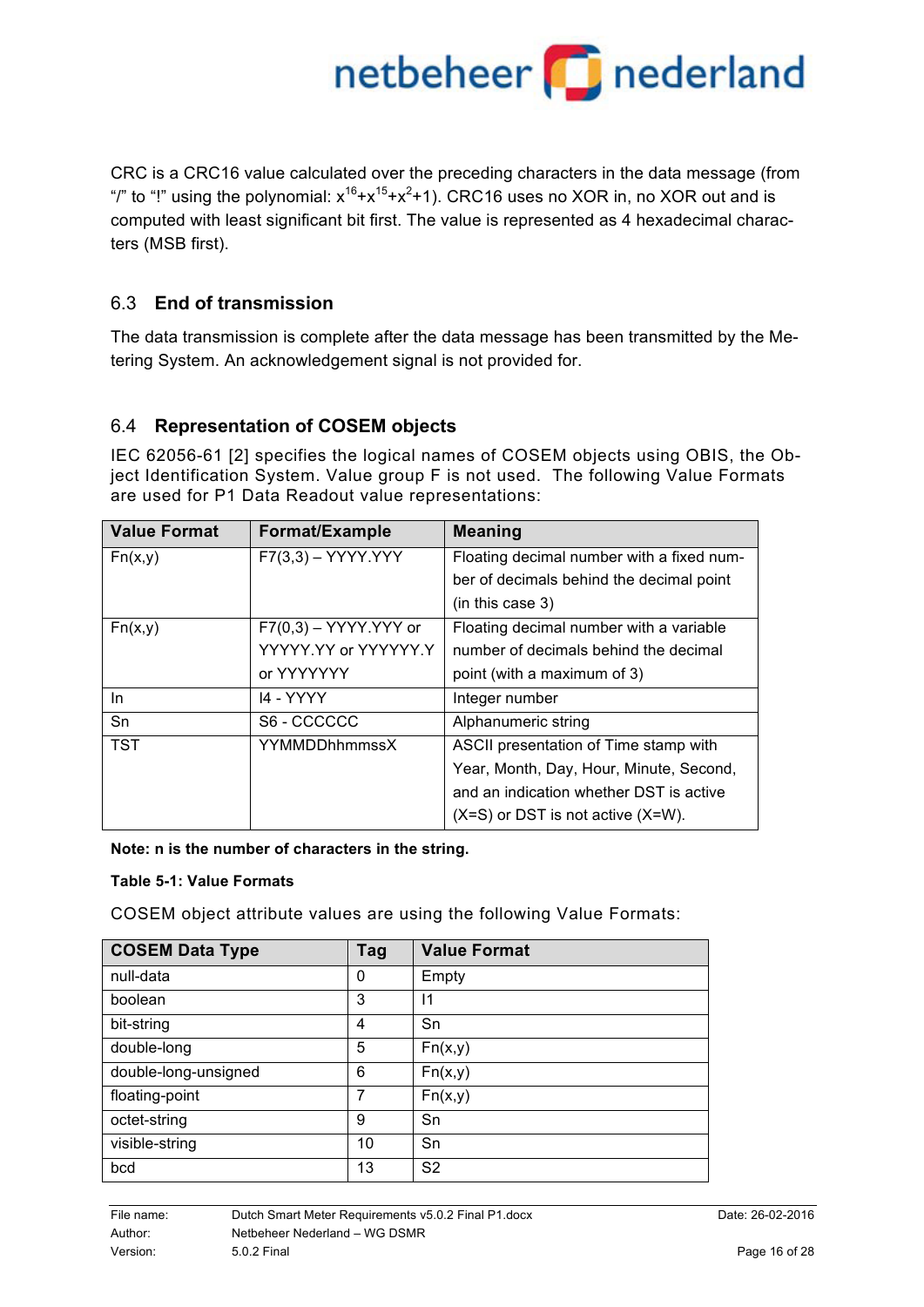

| integer         | 15 | In.           |
|-----------------|----|---------------|
| long            | 16 | Fn(x,y)       |
| unsigned        | 17 | Fn(x,y)       |
| long-unsigned   | 18 | Fn(x,y)       |
| long64          | 20 | Fn(x,y)       |
| long64-unsigned | 21 | Fn(x,y)       |
| enum            | 22 | In.           |
| float-32        | 23 | $Fn(x,y)$ , I |
| float-64        | 24 | $Fn(x,y)$ , I |

### **Table 5-2: Cosem Object Attributes**

### 6.5 **Representation of COSEM Data Type octet-string (tag 9)**

COSEM Data Type octet-string is represented with Sn format where octets are formatted with hexadecimal characters. Octet-string length is implicit.

$$
\frac{(XXXX,XX) \cdot (1 \cdot 2) \cdot 3}
$$

- 1) XX Hexadecimal characters for first octet
- 2) XX Hexadecimal characters for second octet
- 3) XX Hexadecimal characters for m-th octet (m is octet-string length).

 Note: An octet string or bit string with a length of m, will result in a Alphanumeric string Sn with a length of n, where n is 2 times m

### 6.6 **Representation of COSEM Data Type bit-string (tag 4)**

COSEM Data Type bit-string is represented with Sn format where bit-string is formatted with hexadecimal characters. First two hexadecimal characters represent number of unused bits in bit-string. The remaining hexadecimal characters represent bit-string bit values. Bit-string length is implicit.

( XXXX..XX )

- $1^{\prime}$   $2^{\prime}$   $3^{\prime}$
- 1) XX Hexadecimal characters for first octet (number of unused bits)
- 2) XX Hexadecimal characters for second octet (first 8 bits)
- 3) XX Hexadecimal characters for m-th octet (last 8 -number of unused bits).

 Note: An octet string or bit string with a length of m, will result in a Alphanumeric string Sn with a length of n, where n is 2 times m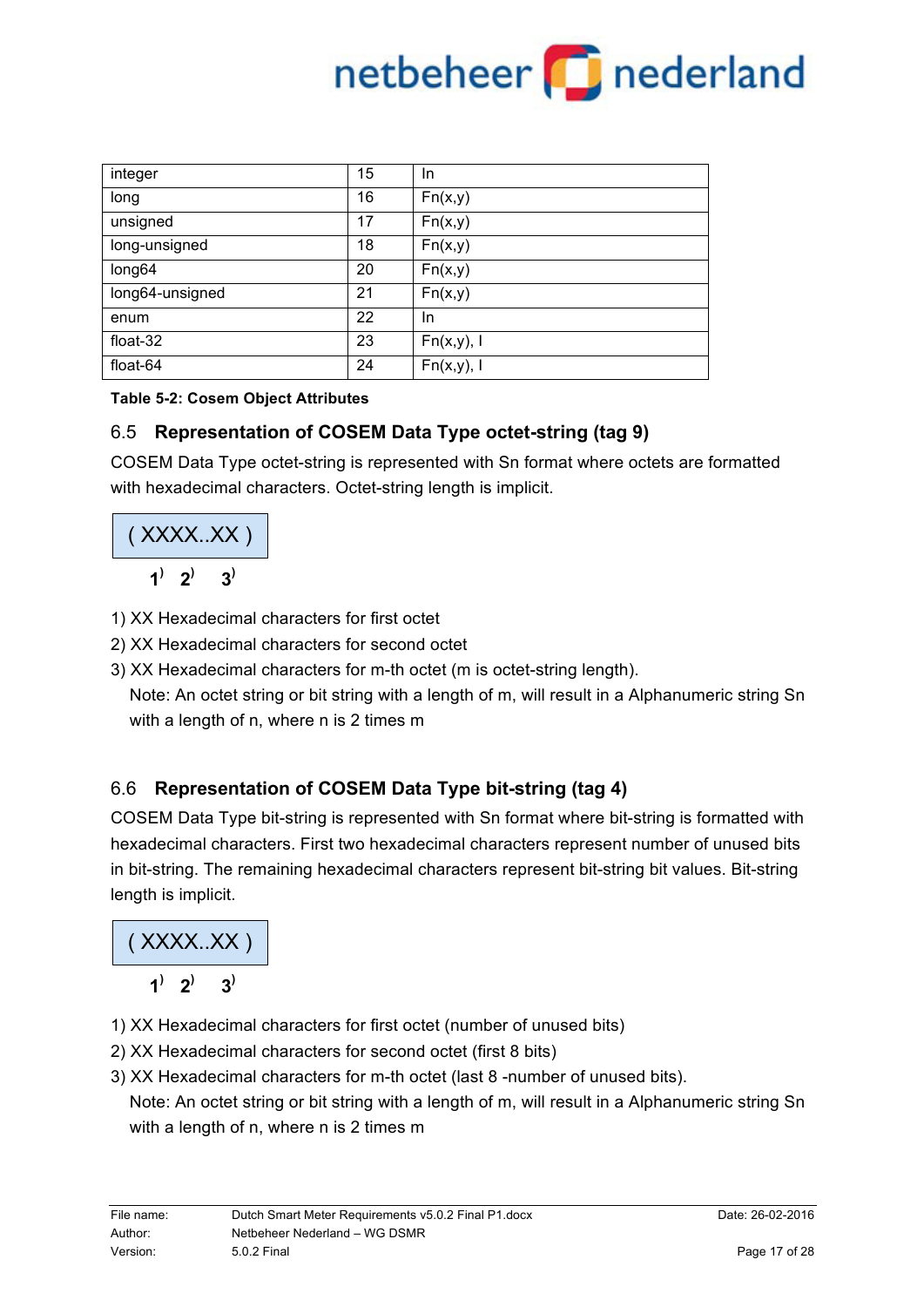### 6.7 **Representation of COSEM Data Type boolean**

COSEM Data Type boolean is represented with I1 format where value false is represented as 0 and value true as 1.

### 6.8 **Representation of COSEM Data Type enum**

COSEM Data Type enum is represented with In format where enum values are represented as integer values.

### 6.9 **Representation of COSEM objects**

COSEM objects identified with OBIS Reduced ID use the following Dataset formatting for representation:

| ID | $(Mv^*U)$              |
|----|------------------------|
| 1  | $2^{3}$ 4 <sup>3</sup> |

1) OBIS Reduced ID-code

- 2) Separator "(", ASCII 28h
- 3) COSEM object attribute value
- 4) Unit of measurement values (Unit of capture objects attribute) only if applicable
- 5) Separator ")", ASCII 29h

### 6.10 **Representation of M-Bus values**

COSEM Profile Generic objects identified with OBIS Reduced ID use the following Dataset formatting for representation.

| ID | (TST) | $(Mv1*U1)$ |
|----|-------|------------|
|    |       |            |

- 1) OBIS Reduced ID-code
- 2) Time Stamp (TST) of capture time of measurement value
- 3) Measurement value 1 (most recent entry of buffer attribute without unit)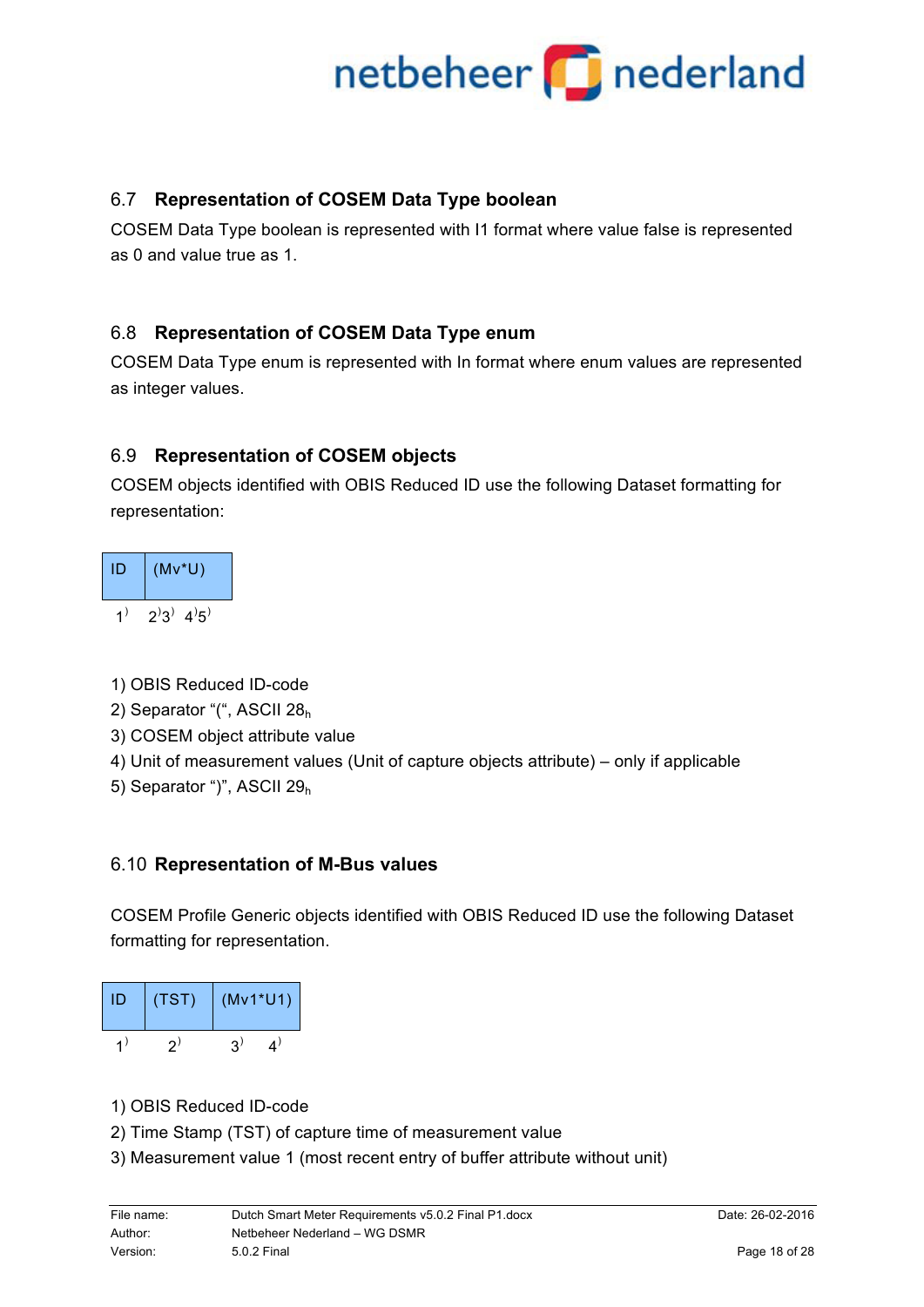4) Unit of measurement values (Unit of capture objects attribute)

### 6.11 **Representation of Profile Generic – Power failure logs**

COSEM Profile Generic objects identified with OBIS Reduced ID use the following Dataset formatting for representation.

|  |    | ID   (z)   (ID1)   (TST)   (Bv1*U1)   (TST)   (Bvz*Uz) |    |              |
|--|----|--------------------------------------------------------|----|--------------|
|  | 2) | $\cdot$ 6)<br>$5^{\prime}$                             | 7) | $R^{\prime}$ |

- 1) OBIS Reduced ID-code
- 2) Number of values z (max 10).
- 3) Identifications of buffer values (OBIS Reduced ID codes of capture objects attribute)
- 4) Time Stamp (TST) of power failure end time
- 5) Buffer value 1 (most recent entry of buffer attribute without unit)
- 6) Unit of buffer values (Unit of capture objects attribute)
- 7) Time Stamp (TST) of power failure end time
- 8) Buffer value 2 (oldest entry of buffer attribute without unit)
- 9) Unit of buffer values (Unit of capture objects attribute)

### 6.12 **Representation of P1 telegram**

The following table holds data objects represented with P1 Interface together with OBIS reference including object Attribute and Value Format for Reduced ID codes. Every line is ended with a CR/LF (Carriage Return / Line Feed).

### Note:

The OBIS reference Channel number (n) will be defined by the installing order of the M-Bus devices. So for example a Gas meter can be installed on channel 1, 2, 3 or 4. For that reason the Device-Type is sent first to identify the medium on P1. A slave E-meter can also be an M-Bus device.

Only when a M-Bus device is installed, its data will be exported on the P1 interface. Values for L2 and L3 will only be available in a P1 telegram of a poly phase meter.

| <b>Value</b>                                                                                                  | <b>OBIS</b><br>reference | <b>Attribute</b> | <b>Class ID</b> | <b>Value Format</b> | <b>Value Unit</b> |
|---------------------------------------------------------------------------------------------------------------|--------------------------|------------------|-----------------|---------------------|-------------------|
| Dutch Smart Meter Requirements v5.0.2 Final P1.docx<br>File name:<br>Netbeheer Nederland - WG DSMR<br>Author: |                          |                  |                 |                     | Date: 26-02-2016  |
| Version:<br>5.0.2 Final                                                                                       |                          |                  | Page 19 of 28   |                     |                   |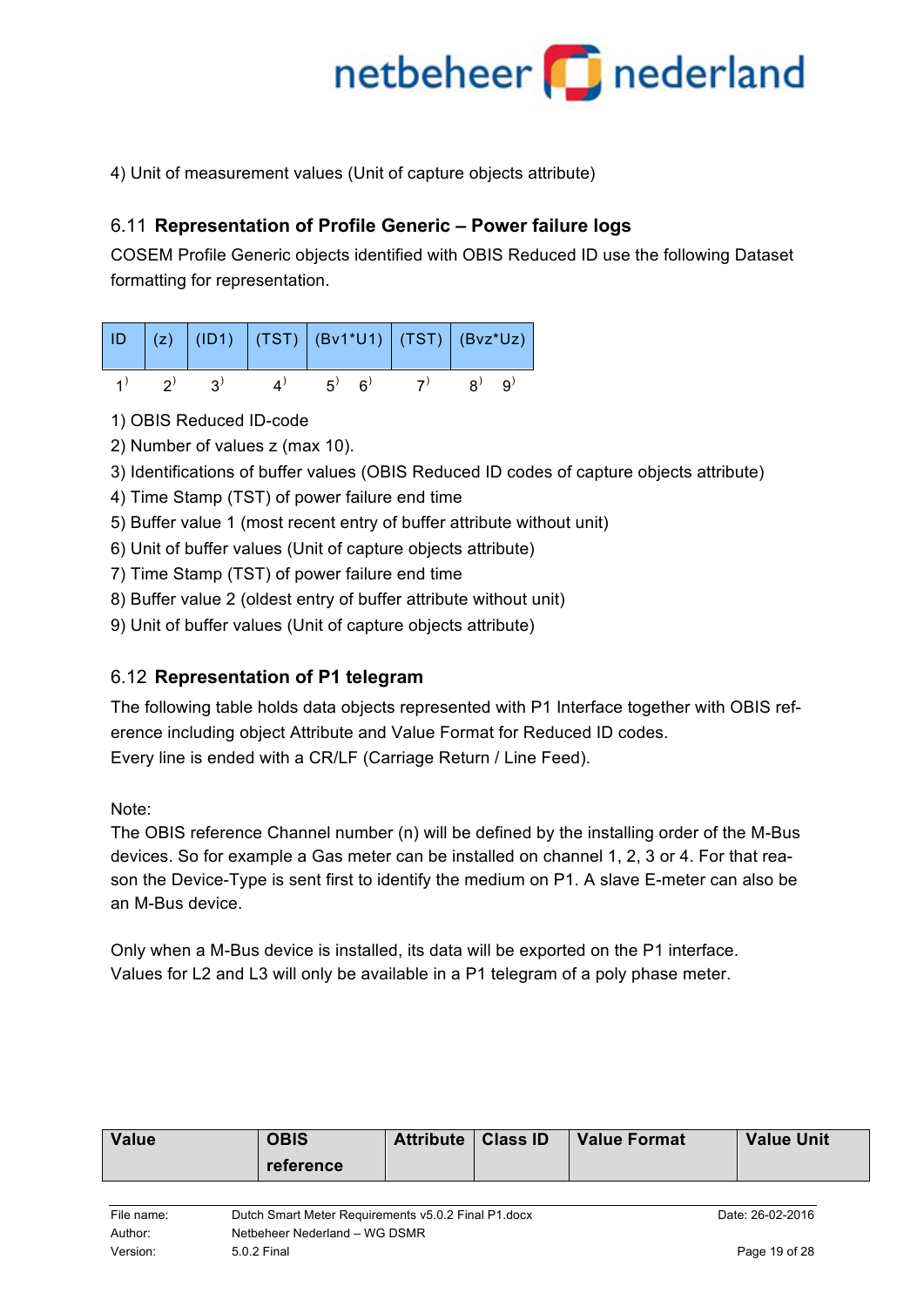| <b>Value</b>            | <b>OBIS</b>     | <b>Attribute</b> | <b>Class ID</b> | <b>Value Format</b>   | <b>Value Unit</b> |
|-------------------------|-----------------|------------------|-----------------|-----------------------|-------------------|
|                         | reference       |                  |                 |                       |                   |
| Header information      |                 | $\blacksquare$   | $\blacksquare$  | Manufacturer specific |                   |
| Version information     | 1-3:0.2.8.255   | $\overline{2}$   | 1               | S2, tag 9             |                   |
| for P1 output           |                 |                  | Data            |                       |                   |
| Date-time stamp of      | 0-0:1.0.0.255   | $\overline{2}$   | 8               | <b>TST</b>            | <b>YYMMDDhhmm</b> |
| the P1 message          |                 |                  |                 |                       | ssX               |
| Equipment identifier    | 0-0:96.1.1.255  | $\overline{2}$   | $\mathbf{1}$    | Sn (n=096), tag 9     |                   |
|                         |                 | Value            | Data            |                       |                   |
| <b>Meter Reading</b>    | $1-0:1.8.1.255$ | $\overline{2}$   | 3               | $F9(3,3)$ , tag 6     | kWh               |
| electricity delivered   |                 | Value            | Register        |                       |                   |
| to client (Tariff 1) in |                 |                  |                 |                       |                   |
| 0,001 kWh               |                 |                  |                 |                       |                   |
| Meter Reading           | 1-0:1.8.2.255   | $\overline{2}$   | 3               | F9(3,3), tag 6        | kWh               |
| electricity delivered   |                 | Value            | Register        |                       |                   |
| to client (Tariff 2) in |                 |                  |                 |                       |                   |
| 0,001 kWh               |                 |                  |                 |                       |                   |
| Meter Reading           | 1-0:2.8.1.255   | $\overline{2}$   | 3               | F9(3,3), tag 6        | kWh               |
| electricity delivered   |                 | Value            | Register        |                       |                   |
| by client (Tariff 1) in |                 |                  |                 |                       |                   |
| 0,001 kWh               |                 |                  |                 |                       |                   |
| Meter Reading           | 1-0:2.8.2.255   | $\overline{2}$   | 3               | F9(3,3), tag 6        | kWh               |
| electricity delivered   |                 | Value            | Register        |                       |                   |
| by client (Tariff 2) in |                 |                  |                 |                       |                   |
| 0,001 kWh               |                 |                  |                 |                       |                   |
| Tariff indicator elec-  | 0-0:96.14.0.255 | $\overline{2}$   | $\mathbf{1}$    | S4, tag 9             |                   |
| tricity. The tariff in- |                 | Value            | Data            |                       |                   |
| dicator can also be     |                 |                  |                 |                       |                   |
| used to switch tariff   |                 |                  |                 |                       |                   |
| dependent loads         |                 |                  |                 |                       |                   |
| e.g boilers. This is    |                 |                  |                 |                       |                   |
| the responsibility of   |                 |                  |                 |                       |                   |
| the P1 user             |                 |                  |                 |                       |                   |
| Actual electricity      | 1-0:1.7.0.255   | $\overline{2}$   | 3               | F5(3,3), tag 18       | kW                |
| power delivered         |                 | Value            | Register        |                       |                   |
| (+P) in 1 Watt reso-    |                 |                  |                 |                       |                   |
| lution                  |                 |                  |                 |                       |                   |
| Actual electricity      | 1-0:2.7.0.255   | $\overline{2}$   | 3               | F5(3,3), tag 18       | kW                |
| power received (-P)     |                 | Value            | Register        |                       |                   |
| in 1 Watt resolution    |                 |                  |                 |                       |                   |
| Number of power         | 0-0:96.7.21.255 | $\overline{2}$   | $\mathbf{1}$    | $F5(0,0)$ , tag 18    |                   |
| failures in any         |                 | Value            | Data            |                       |                   |
| phase                   |                 |                  |                 |                       |                   |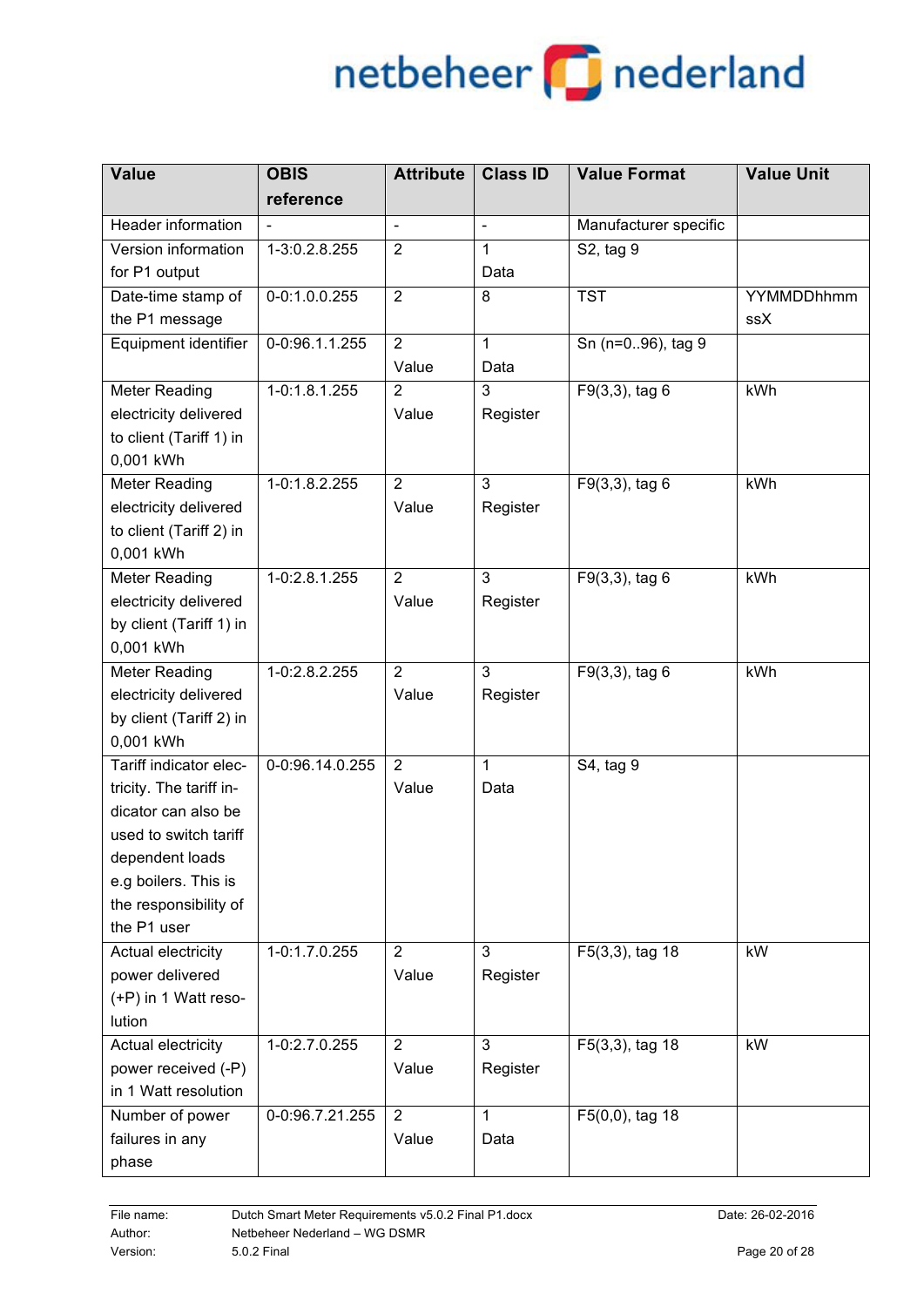| <b>Value</b>         | <b>OBIS</b>     | <b>Attribute</b> | <b>Class ID</b> | <b>Value Format</b>           | <b>Value Unit</b> |
|----------------------|-----------------|------------------|-----------------|-------------------------------|-------------------|
|                      | reference       |                  |                 |                               |                   |
| Number of long       | 0-0:96.7.9.255  | $\overline{2}$   | $\mathbf{1}$    | F5(0,0), tag 18               |                   |
| power failures in    |                 | Value            | Data            |                               |                   |
| any phase            |                 |                  |                 |                               |                   |
| <b>Power Failure</b> | 1-0:99.97.0.255 | $\overline{2}$   | $\overline{7}$  | TST, F10(0,0) - tag 6         | Timestamp (end    |
| Event Log (long      |                 | <b>Buffer</b>    | Profile Ge-     | Format applicable for         | of failure) $-$   |
| power failures)      |                 |                  | neric           | the value within the          | duration in se-   |
|                      |                 |                  |                 | log (OBIS code 0-             | conds             |
|                      |                 |                  |                 | 0:96.7.19.255                 |                   |
| Number of voltage    | 1-0:32.32.0.255 | $\overline{2}$   | $\mathbf{1}$    | $\overline{F5(0,0)}$ , tag 18 |                   |
| sags in phase L1     |                 | Value            | Data            |                               |                   |
| Number of voltage    | 1-0:52.32.0.255 | $\overline{2}$   | 1               | F5(0,0), tag 18               |                   |
| sags in phase L2     |                 | Value            | Data            |                               |                   |
| Number of voltage    | 1-0:72.32.0.255 | $\overline{2}$   | 1               | F5(0,0), tag 18               |                   |
| sags in phase L3     |                 | Value            | Data            |                               |                   |
| Number of voltage    | 1-0:32.36.0.255 | $\overline{2}$   | 1               | F5(0,0), tag 18               |                   |
| swells in phase L1   |                 | Value            | Data            |                               |                   |
| Number of voltage    | 1-0:52.36.0.255 | 2                | 1               | F5(0,0), tag 18               |                   |
| swells in phase L2   |                 | Value            | Data            |                               |                   |
| Number of voltage    | 1-0:72.36.0.255 | 2                | 1               | F5(0,0), tag 18               |                   |
| swells in phase L3   |                 | Value            | Data            |                               |                   |
| Text message max     | 0-0:96.13.0.255 | 2                | 1               | Sn (n=02048), tag 9           |                   |
| 1024 characters.     |                 | Value            | Data            |                               |                   |
| Instantaneous volt-  | 1-0:32.7.0.255  | $\overline{2}$   | 3               | $F4(1,1)$ , tag 18            | $\vee$            |
| age L1 in V resolu-  |                 | Value            | Register        |                               |                   |
| tion                 |                 |                  |                 |                               |                   |
| Instantaneous volt-  | 1-0:52.7.0.255  | $\overline{2}$   | 3               | F4(1,1), tag 18               | $\vee$            |
| age L2 in V resolu-  |                 | Value            | Register        |                               |                   |
| tion                 |                 |                  |                 |                               |                   |
| Instantaneous volt-  | 1-0:72.7.0.255  | $\overline{2}$   | 3               | $F4(1,1)$ , tag 18            | V                 |
| age L3 in V resolu-  |                 | Value            | Register        |                               |                   |
| tion                 |                 |                  |                 |                               |                   |
| Instantaneous cur-   | 1-0:31.7.0.255  | $\overline{2}$   | 3               | F3(0,0), tag 18               | A                 |
| rent L1 in A resolu- |                 | Value            | Register        |                               |                   |
| tion.                |                 |                  |                 |                               |                   |
| Instantaneous cur-   | 1-0:51.7.0.255  | $\overline{2}$   | 3               | $F3(0,0)$ , tag 18            | A                 |
| rent L2 in A resolu- |                 | Value            | Register        |                               |                   |
| tion.                |                 |                  |                 |                               |                   |
| Instantaneous cur-   | 1-0:71.7.0.255  | $\overline{2}$   | 3               | F3(0,0), tag 18               | A                 |
| rent L3 in A resolu- |                 | Value            | Register        |                               |                   |
| tion.                |                 |                  |                 |                               |                   |
| Instantaneous ac-    | 1-0:21.7.0.255  | $\overline{2}$   | 3               | F5(3,3), tag 18               | kW                |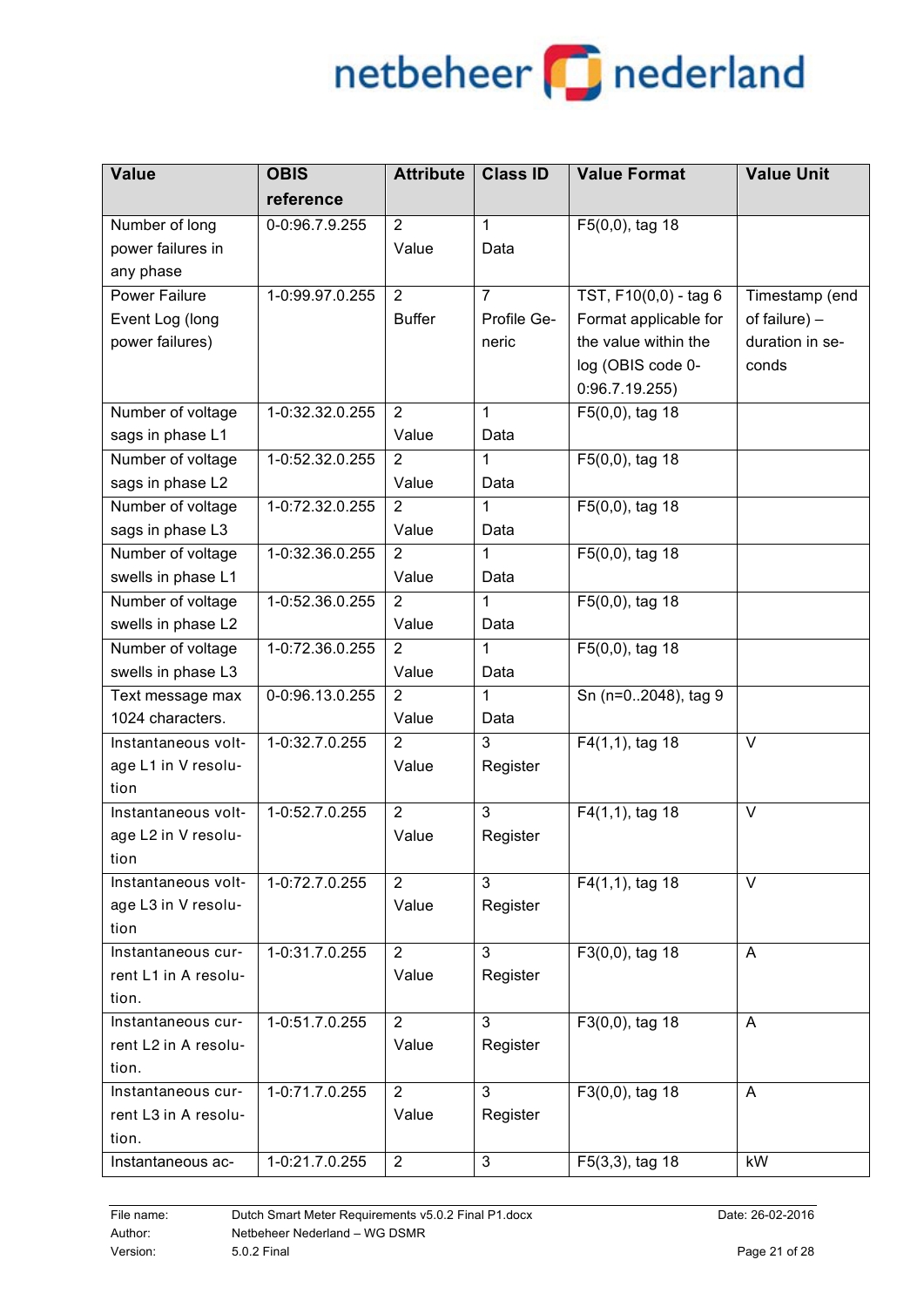| <b>Value</b>          | <b>OBIS</b>    | <b>Attribute</b> | <b>Class ID</b> | <b>Value Format</b>  | <b>Value Unit</b> |
|-----------------------|----------------|------------------|-----------------|----------------------|-------------------|
|                       | reference      |                  |                 |                      |                   |
| tive power L1 (+P)    |                | Value            | Register        |                      |                   |
| in W resolution       |                |                  |                 |                      |                   |
| Instantaneous ac-     | 1-0:41.7.0.255 | $\overline{2}$   | 3               | F5(3,3), tag 18      | kW                |
| tive power $L2 (+P)$  |                | Value            | Register        |                      |                   |
| in W resolution       |                |                  |                 |                      |                   |
| Instantaneous ac-     | 1-0:61.7.0.255 | $\overline{2}$   | 3               | F5(3,3), tag 18      | kW                |
| tive power L3 (+P)    |                | Value            | Register        |                      |                   |
| in W resolution       |                |                  |                 |                      |                   |
| Instantaneous ac-     | 1-0:22.7.0.255 | $\overline{2}$   | 3               | F5(3,3), tag 18      | kW                |
| tive power L1 (-P) in |                | Value            | Register        |                      |                   |
| W resolution          |                |                  |                 |                      |                   |
| Instantaneous ac-     | 1-0:42.7.0.255 | 2                | 3               | F5(3,3), tag 18      | kW                |
| tive power L2 (-P) in |                | Value            | Register        |                      |                   |
| W resolution          |                |                  |                 |                      |                   |
| Instantaneous ac-     | 1-0:62.7.0.255 | $\overline{2}$   | 3               | F5(3,3), tag 18      | kW                |
| tive power L3 (-P) in |                | Value            | Register        |                      |                   |
| W resolution          |                |                  |                 |                      |                   |
| Device-Type           | 0-n:24.1.0.255 | 9                | 72              | F3(0,0), tag 17      |                   |
|                       |                | Device           | M-Bus cli-      |                      |                   |
|                       |                | type             | ent             |                      |                   |
| Equipment identifier  | 0-n:96.1.0.255 | 2                | 1               | Sn (n=096), tag 9    |                   |
| (Gas)                 |                | Value            | Data            |                      |                   |
| Last 5-minute value   | 0-n:24.2.1.255 | 5                | $\overline{4}$  | <b>TST</b>           |                   |
| (temperature con-     |                | Capture          | Extended        |                      |                   |
| verted), gas deliv-   |                | time             | Register        |                      |                   |
| ered to client in m3, |                |                  |                 |                      |                   |
| including decimal     |                |                  |                 |                      |                   |
| values and capture    | 0-n:24.2.1.255 | $\overline{2}$   | 4               | F8(2,2)/F8(3,3), tag | $m^3$             |
| time                  |                | Value            | Extended        | 18                   |                   |
|                       |                |                  | Register        | (See note 2)         |                   |
| Device-Type           | 0-n:24.1.0.255 | 9                | 72              | $F3(0,0)$ , tag 17   |                   |
|                       |                | Device           | M-Bus cli-      |                      |                   |
|                       |                | type             | ent             |                      |                   |
| Equipment identifier  | 0-n:96.1.0.255 | $\overline{2}$   | 1               | Sn (n=096), tag 9    |                   |
| (Thermal: Heat or     |                | Value            | Data            |                      |                   |
| Cold)                 |                |                  |                 |                      |                   |
| Last 5-minute Meter   | 0-n:24.2.1.255 | 5                | $\overline{4}$  | <b>TST</b>           |                   |
| reading Heat or       |                | Capture          | Extended        |                      |                   |
| Cold in 0,01 GJ and   |                | time             | Register        |                      |                   |
| capture time          |                |                  |                 |                      |                   |
|                       | 0-n:24.2.1.255 | $\overline{2}$   | $\overline{4}$  | Fn(2,2)              | GJ                |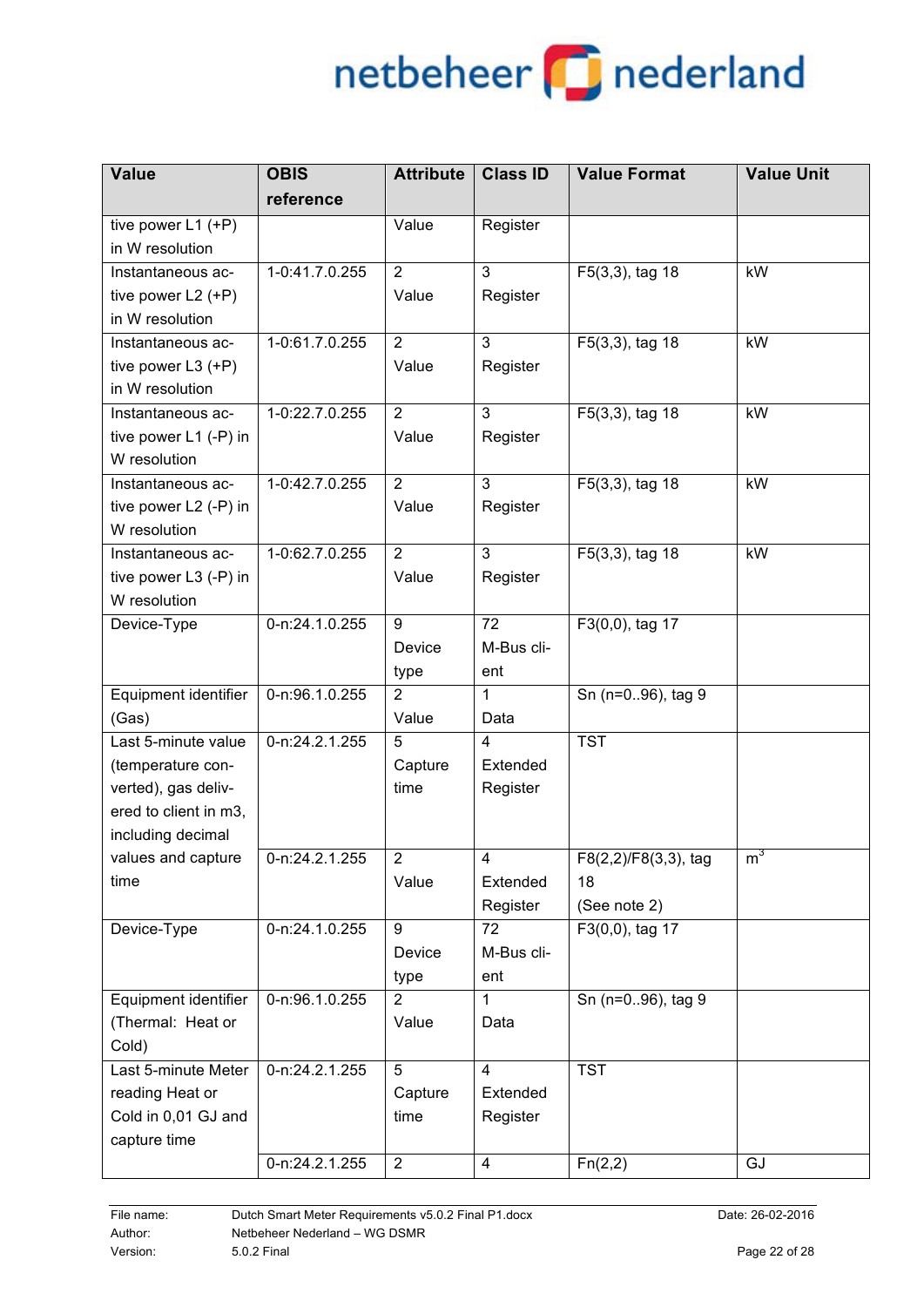## netbeheer **part of a state of the end**

| <b>Value</b>         | <b>OBIS</b>         | <b>Attribute</b> | <b>Class ID</b> | <b>Value Format</b> | <b>Value Unit</b> |
|----------------------|---------------------|------------------|-----------------|---------------------|-------------------|
|                      | reference           |                  |                 |                     |                   |
|                      |                     | Value            | Extended        | (See note 1)        |                   |
|                      |                     |                  | Register        |                     |                   |
| Device-Type          | 0-n:24.1.0.255      | 9                | 72              | F3(0,0), tag 17     |                   |
|                      |                     | Device           | M-Bus cli-      |                     |                   |
|                      |                     | type             | ent             |                     |                   |
| Equipment identifier | 0-n:96.1.0.255      | 2                | 1               | Sn (n=096), tag 9   |                   |
| (Water)              |                     | Value            | Data            |                     |                   |
| Last 5-minute Meter  | $0 - n: 24.2.1.255$ | $\overline{5}$   | $\overline{4}$  | <b>TST</b>          |                   |
| reading in 0,001 m3  |                     | Capture          | Extended        |                     |                   |
| and capture time     |                     | time             | Register        |                     |                   |
|                      |                     |                  |                 |                     |                   |
|                      | 0-n:24.2.1.255      | $\overline{2}$   | $\overline{4}$  | Fn(3,3)             | m <sub>3</sub>    |
|                      |                     | Value            | Extended        | (See Note 1)        |                   |
|                      |                     |                  | Register        |                     |                   |
| Device-Type          | 0-n:24.1.0.255      | 9                | 72              | F3(0,0), tag 17     |                   |
|                      |                     | Device           | M-Bus cli-      |                     |                   |
|                      |                     | type             | ent             |                     |                   |
| Equipment identifier | 0-n:96.1.0.255      | 2                | 1               | Sn (n=096), tag 9   |                   |
|                      |                     | Value            | Data            |                     |                   |
| Last 5-minute Meter  | 0-n:24.2.1.255      | 5                | $\overline{4}$  | <b>TST</b>          |                   |
| reading and capture  |                     | Capture          | Extended        |                     |                   |
| time (e.g. slave E   |                     | time             | Register        |                     |                   |
| meter)               |                     |                  |                 |                     |                   |
|                      | 0-n:24.2.1.255      | $\overline{2}$   | $\overline{4}$  | Fn(3,3)             | kWh               |
|                      |                     | Value            | Extended        | (See Note 1)        |                   |
|                      |                     |                  | Register        |                     |                   |

#### **Table 6-3: P1 Telegram Representation**

Note 1: Where n is the number of digits before the decimal point on the display of the meter + the required number of decimals. So for example if on the physical display of a Heat meter is shown 1234 GJ (without decimals) the n=6 and the format of the P1 output will be 1234,56 GJ.

Note 2: For Gas meters with a capacity up to 10 m<sup>3</sup>/h (G4 and G6) F8(3,3) is applicable. For Gas meters with higher capacities F8(2,2) is applicable.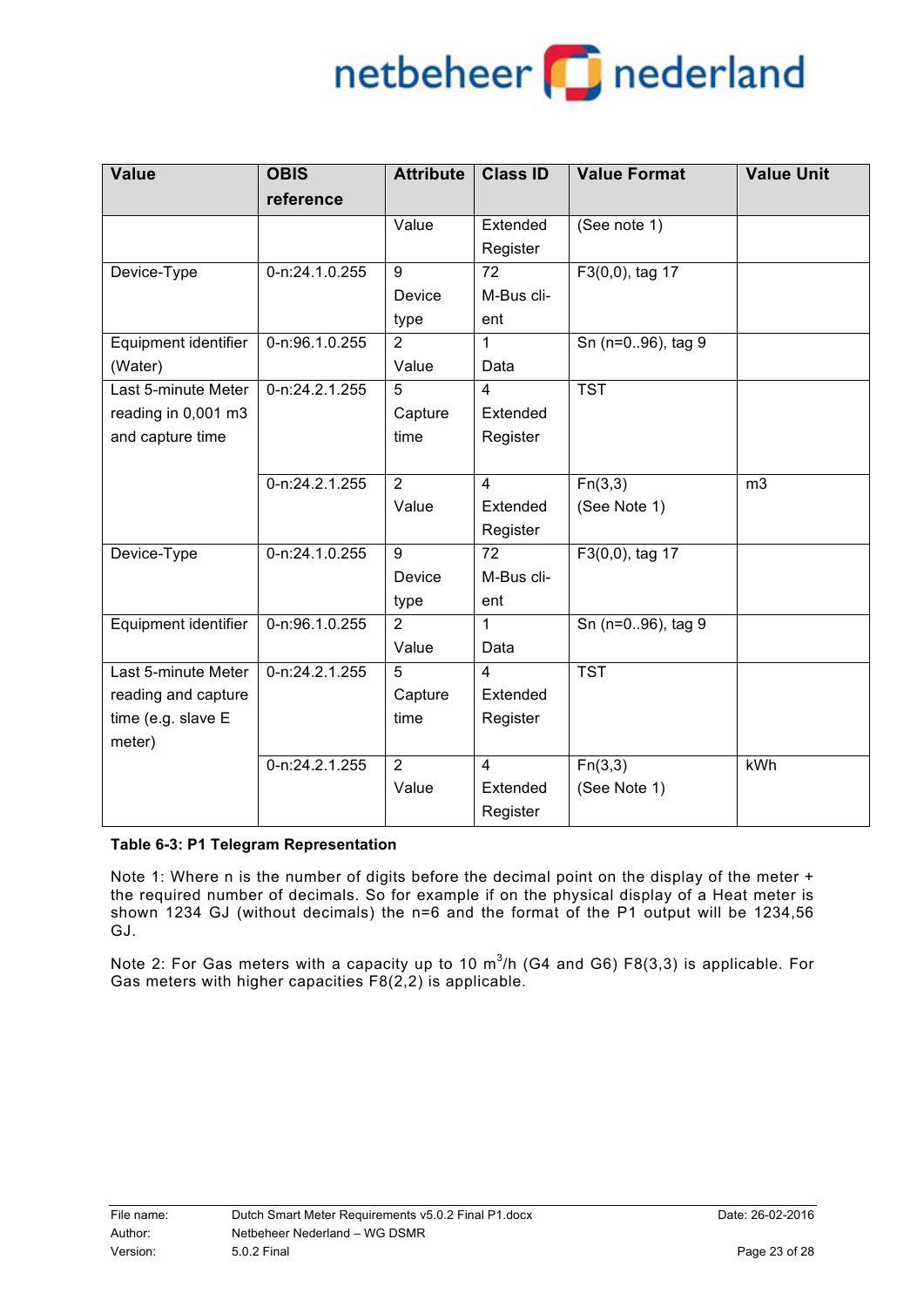### 6.13 **Example P1 telegram**

The following table shows an example of the P1 telegram that is in accordance to IEC 62056-21 Mode D.

Be aware of the fact that the number of OBIS codes and the order of OBIS codes is not fixed. The P1 device must be able to interpret the OBIS codes and understand the representation. For example: depending on installation, the OBIS codes for a heat/cold meter might be sent before the OBIS codes of a Gas meter.

The example telegram below is based on:

- DSMR version 5.0 (value 50 behind OBIS code 1-3:0.2.8.255)
- It is send at 2010, December  $9<sup>th</sup>$ , 11h30m20s
- Gas value of 2010, December  $9<sup>th</sup>$ , 11:25h is presented
- 4 power failures in any phase
- 2 long power failure in any phase
- Power Failure Event log: Failure at 2010, December 8<sup>th</sup>, 15h20m15s, duration 240 seconds Failure at 2010, December  $8<sup>th</sup>$ , 15h05m03s, duration 301 seconds
- 2 voltage sags in phase L1
- 1 voltage sag in phase L2 (poly phase meters only)
- 0 voltage sags in phase L3 (poly phase meters only)
- 0 voltage swells in phase L1
- 3 voltage swells in phase L2 (poly phase meters only)
- 0 voltage swells in phase L3 (poly phase meters only)
- Only one M-Bus device is connected to the Electricity meter. The register value of the Gas meter is 12785,123 m<sup>3</sup>. This value is captured by the G meter at 2010, December 9<sup>th</sup>,at 11h25m00s Wintertime.
- Instantaneous voltage per phase
- Instantaneous current per phase
- Instantaneous active power (+P) per phase
- Instantaneous active power (-P) per phase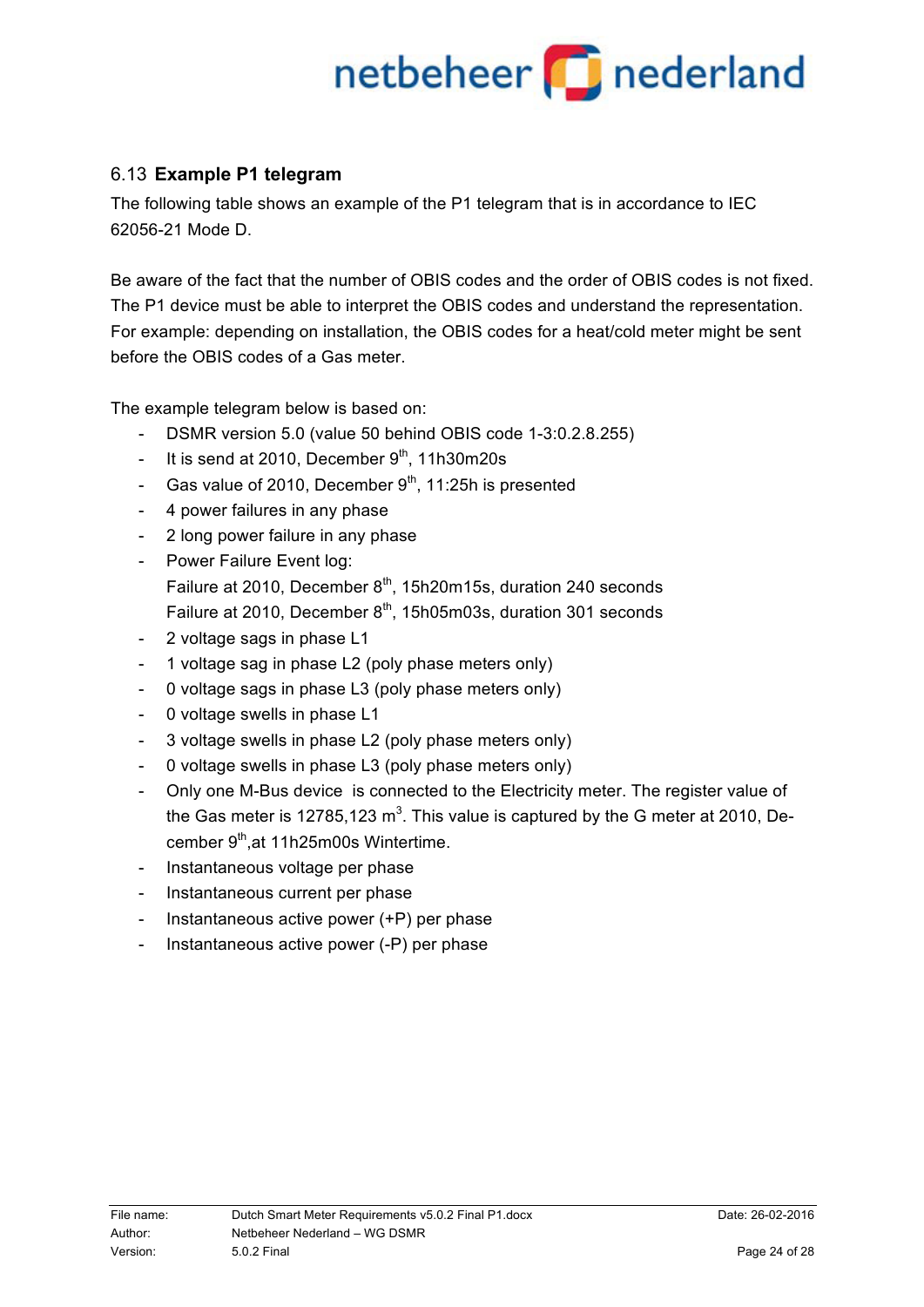#### /ISk5\2MT382-1000

| $1-3:0.2.8(50)$                                                                                      |
|------------------------------------------------------------------------------------------------------|
| 0-0:1.0.0(101209113020W)                                                                             |
| 0-0:96.1.1(4B384547303034303436333935353037)                                                         |
| 1-0:1.8.1(123456.789*kWh)                                                                            |
| 1-0:1.8.2(123456.789*kWh)                                                                            |
| 1-0:2.8.1(123456.789*kWh)                                                                            |
| 1-0:2.8.2(123456.789*kWh)                                                                            |
| 0-0:96.14.0(0002)                                                                                    |
| 1-0:1.7.0(01.193*kW)                                                                                 |
| 1-0:2.7.0(00.000*kW)                                                                                 |
| 0-0:96.7.21(00004)                                                                                   |
| 0-0:96.7.9(00002)                                                                                    |
| 1-0:99.97.0(2)(0-0:96.7.19)(101208152415W)(0000000240*s)(101208151004W)(0000000301*s)                |
| 1-0:32.32.0(00002)                                                                                   |
| 1-0:52.32.0(00001)                                                                                   |
| 1-0:72.32.0(00000)                                                                                   |
| 1-0:32.36.0(00000)                                                                                   |
| 1-0:52.36.0(00003)                                                                                   |
| 1-0:72.36.0(00000)                                                                                   |
| $0-$                                                                                                 |
| 0:96.13.0(303132333435363738393A3B3C3D3E3F303132333435363738393A3B3C3D3E3F303132333435363738393A3B3C |
| 3D3E3F303132333435363738393A3B3C3D3E3F303132333435363738393A3B3C3D3E3F)                              |
| 1-0:32.7.0(220.1*V)                                                                                  |
| 1-0:52.7.0(220.2*V)                                                                                  |
| 1-0:72.7.0(220.3*V)                                                                                  |
| 1-0:31.7.0(001*A)                                                                                    |
| 1-0:51.7.0(002*A)                                                                                    |
| 1-0:71.7.0(003*A)                                                                                    |
| 1-0:21.7.0(01.111*kW)                                                                                |
| 1-0:41.7.0(02.222*kW)                                                                                |
| 1-0:61.7.0(03.333*kW)                                                                                |
| 1-0:22.7.0(04.444*kW)                                                                                |
| 1-0:42.7.0(05.555*kW)                                                                                |
| 1-0:62.7.0(06.666*kW)                                                                                |
| $0-1:24.1.0(003)$                                                                                    |
| 0-1:96.1.0(3232323241424344313233343536373839)                                                       |
|                                                                                                      |
| 0-1:24.2.1(101209112500W)(12785.123*m3)                                                              |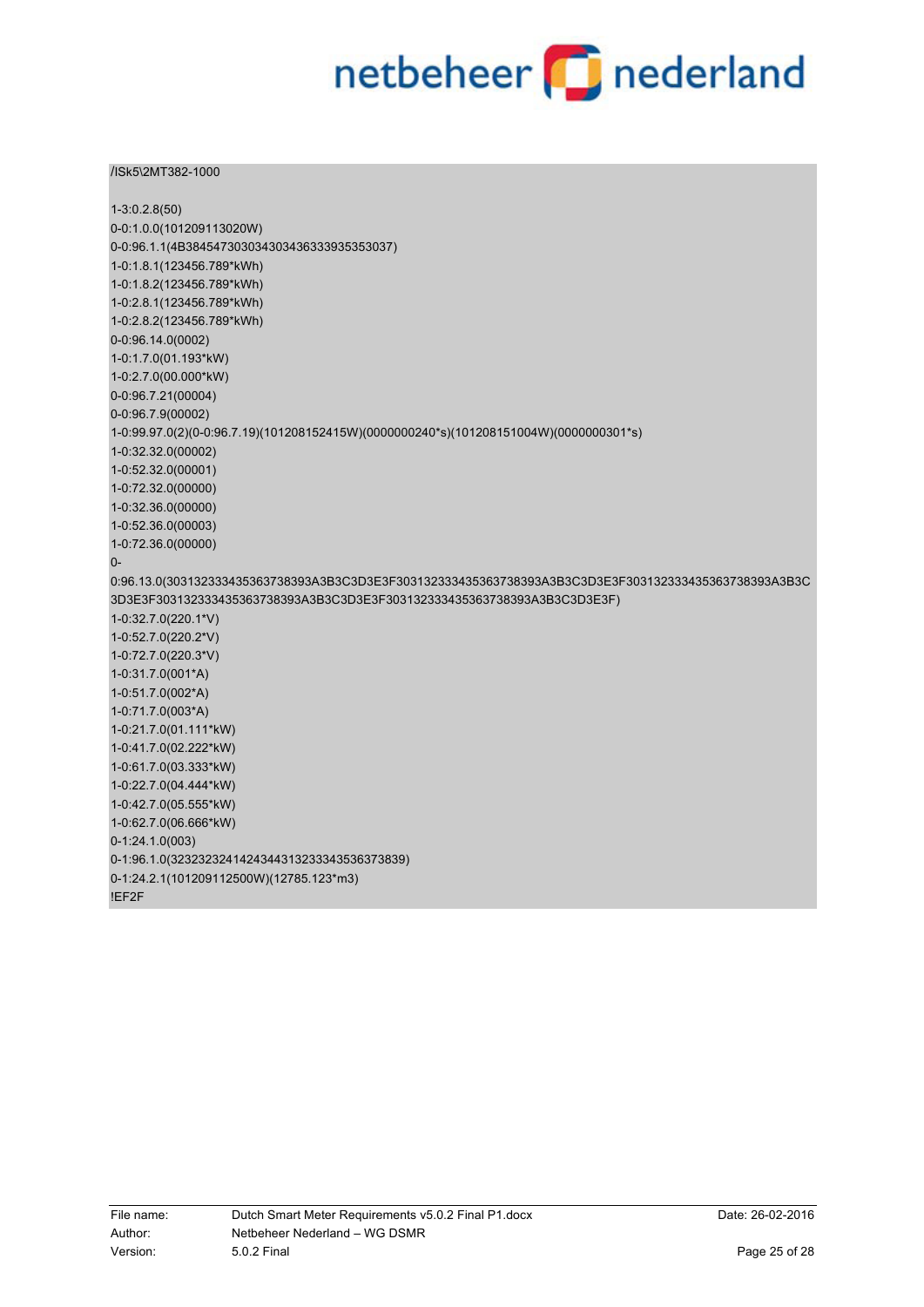## netbeheer **part of a state of the end**

### 7 **DATA OBJECTS**

Data Objects are defined in NEN-EN-IEC 62056-61:2002 Electricity metering – Data exchange for meter reading, tariff and load control – Part 61: OBIS Object Identification System. The following tables hold data objects and references to the OBIS. Note that this table assumes two tariffs. Currently two tariffs (Rate 1 low tariff and Rate 2 normal/high tariff) are defined, support for up to sixteen tariffs should be included.

### 7.1 **Electricity data**

#### *Electricity –P1 transfers every second*

| <b>Value</b>                                                                    | <b>OBIS reference</b> |
|---------------------------------------------------------------------------------|-----------------------|
| Equipment identifier                                                            | 0-0:96.1.1.255        |
| Meter Reading electricity delivered to client (low tariff) in 0,001 kWh         | 1-0:1.8.1.255         |
| Meter Reading electricity delivered to client (normal tariff) in 0,001 kWh      | 1-0:1.8.2.255         |
| Meter Reading electricity delivered by client (low tariff) in 0,001 kWh         | 1-0:2.8.1.255         |
| Meter Reading electricity delivered by client (normal tariff) in 0,001 kWh      | 1-0:2.8.2.255         |
| Tariff indicator electricity. The tariff indicator can be used to switch tariff | 0-0:96.14.0.255       |
| dependent loads e.g boilers. This is responsibility of the P1 user              |                       |
| Actual electricity power delivered (+P) in 1 Watt resolution                    | 1-0:1.7.0.255         |
| Actual electricity power received (-P) in 1 Watt resolution                     | 1-0:2.7.0.255         |
| Number of power failures in any phases                                          | 0-0:96.7.21.255       |
| Number of long power failures in any phases                                     | 0-0:96.7.9.255        |
| Power failure event log                                                         | 1-0:99:97.0.255       |
| Number of voltage sags in phase L1                                              | 1-0:32.32.0.255       |
| Number of voltage sags in phase L2                                              | 1-0:52.32.0.255       |
| Number of voltage sags in phase L3                                              | 1-0:72.32.0.255       |
| Number of voltage swells in phase L1                                            | 1-0:32.36.0.255       |
| Number of voltage swells in phase L2                                            | 1-0:52.36.0.255       |
| Number of voltage swells in phase L3                                            | 1-0:72.36.0.255       |
| Instantaneous voltage L1                                                        | 1-0:32.7.0.255        |
| Instantaneous voltage L2                                                        | 1-0:52.7.0.255        |
| Instantaneous voltage L3                                                        | 1-0:72.7.0.255        |
| Instantaneous current L1                                                        | 1-0:31.7.0.255        |
| Instantaneous current L2                                                        | 1-0:51.7.0.255        |
| Instantaneous current L3                                                        | 1-0:71.7.0.255        |
| Instantaneous active power L1 $\overline{(+P)}$                                 | 1-0:21.7.0.255        |
| Instantaneous active power L2 (+P)                                              | 1-0:41.7.0.255        |
| Instantaneous active power L3 (+P)                                              | 1-0:61.7.0.255        |
| Instantaneous active power L1 (-P)                                              | 1-0:22.7.0.255        |
| Instantaneous active power L2 (-P)                                              | 1-0:42.7.0.255        |
| Instantaneous active power L3 (-P)                                              | 1-0:62.7.0.255        |

Note: Tariff code 1 is used for low tariff and tariff code 2 is used for normal tariff.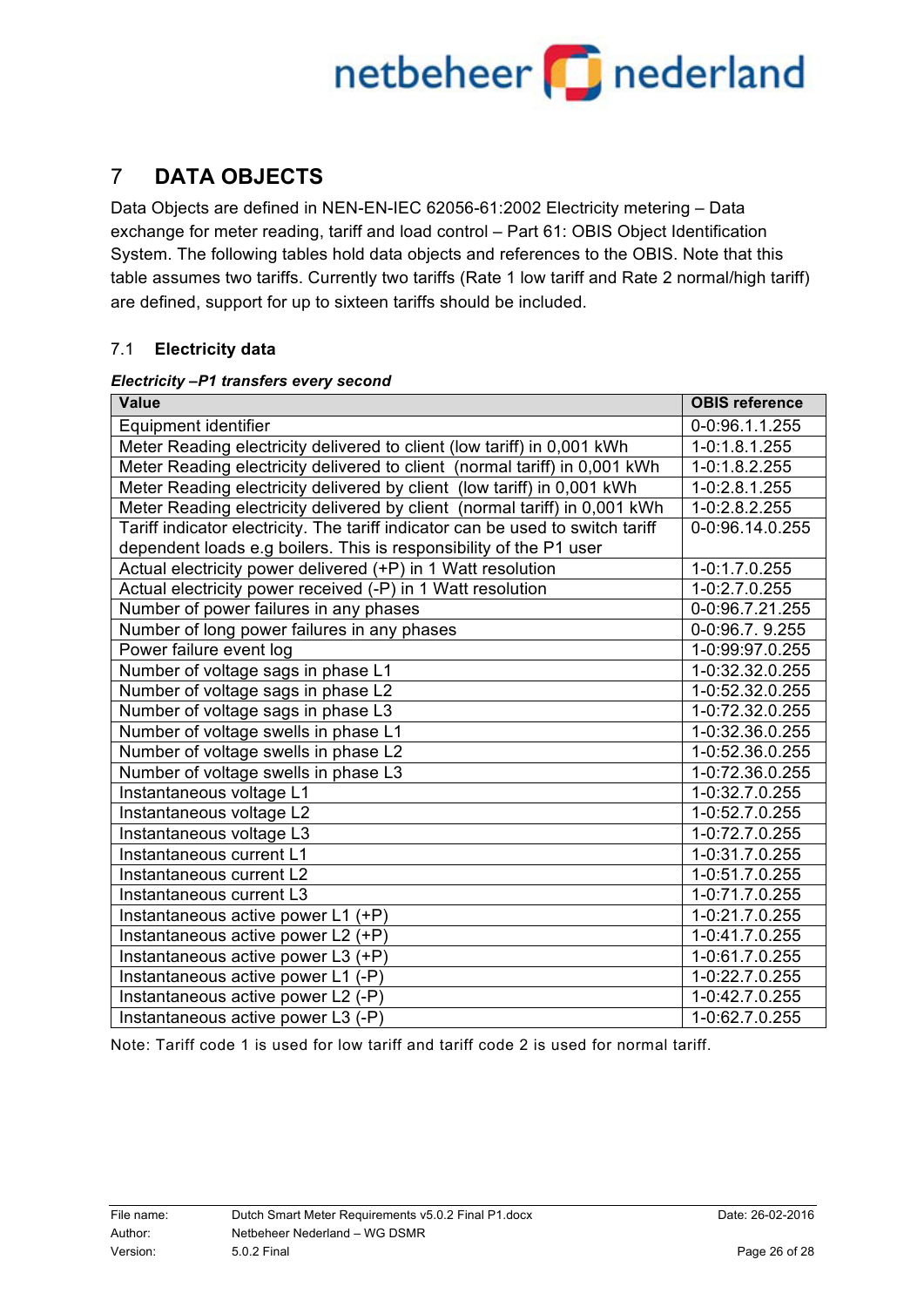## netbeheer **part of a set of the set of the set of the set of the set of the set of the set of the set of the s**

### 7.2 **Messages**

*Text messages, transfer every second*

| Value                         | <b>OBIS reference</b> |  |
|-------------------------------|-----------------------|--|
| Text message max 1024 charac- | 0-0:96.13.0.255       |  |
| ters.                         |                       |  |

The Meter will have storage capacity for one 1024 character text message.

If a device is connected, the meter will send the message over the P1 interface every second. The text message may not contain CR, LF (0A,0Dh) to split the message.

### 7.3 **Gas Data**

The following is only applicable if Gas meters are connected. The OBIS reference Channel number (n) will be defined by the installing order of the M-Bus devices. So a Gas meter can be installed on channel 1, 2, 3 or 4.

| <b>Value</b>                           | <b>OBIS reference</b> |  |
|----------------------------------------|-----------------------|--|
| Device-Type                            | 0-n:24.1.0.255        |  |
| Equipment identifier                   | 0-n:96.1.0.255        |  |
| Last 5-minute value (temperature       | 0-n:24.2.1.255        |  |
| converted), gas delivered to client in |                       |  |
| m3, including decimal values and       |                       |  |
| capture time                           |                       |  |

*Gas – P1 transfers every second the latest received 5-minute value & timestamp*

### 7.4 **Thermal Data**

The following is only applicable if Thermal (Heat or Cold) meters are connected. Combined Heat and Cold meters are not supported. The OBIS reference Channel number (n) will be defined by the installing order of the M-Bus devices. So a Thermal meter can be installed on channel 1, 2, 3 or 4.

*Thermal (Heat or Cold)– P1 transfers every second the latest received 5-minute value & timestamp*

| Value                               | <b>OBIS reference</b> |  |
|-------------------------------------|-----------------------|--|
| Device-Type                         | 0-n:24.1.0.255        |  |
| Equipment identifier                | 0-n:96.1.0.255        |  |
| Last 5-minute Meter reading Heat or | 0-n:24.2.1.255        |  |
| Cold in 0,01 GJ and capture time    |                       |  |